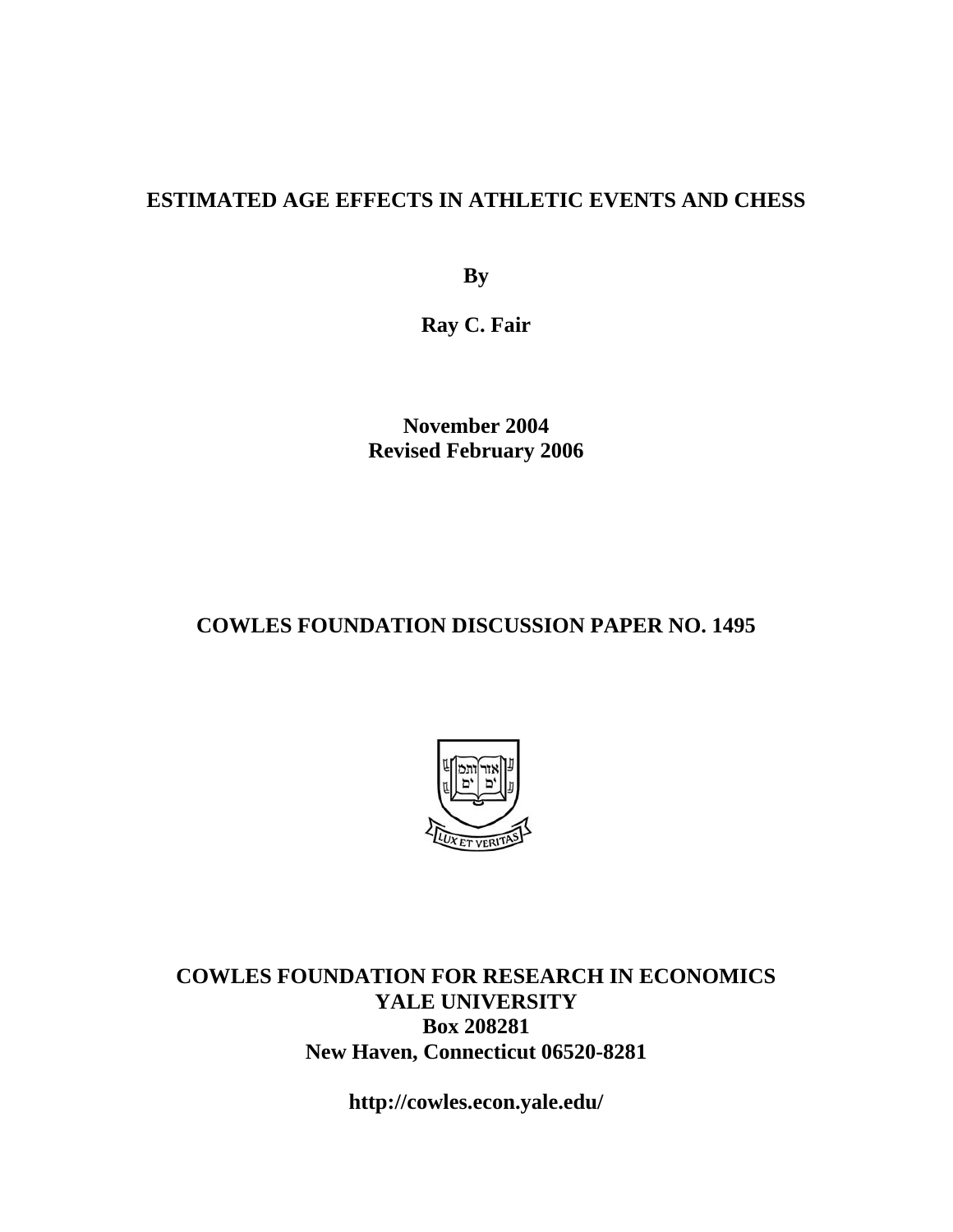# **Estimated Age Effects in Athletic Events and Chess**

## **Ray C. Fair**<sup>∗</sup>

#### **February 2006**

#### **Abstract**

Rates of decline are estimated using record bests by age for chess and for various track and field, road running, and swimming events. Using a fairly flexible functional form, the estimates show linear percent decline between age 35 and about age 70 and then quadratic decline after that. Chess shows much less decline than the physical activities. Rates of decline are generally larger for the longer distances, and for swimming they are larger for women than for men. An advantage of using best-performance records to estimate rates of decline is that the records are generally based on very large samples. In addition, the age range is large. In this study the age range is 35–100 for swimming, 35–98 for track and field and running, and 35–94 for chess. The estimates also do not suffer from traditional forms of selection bias.

Over 80 years ago Hill (1925) pointed out the potential usefulness of athletic

records to study the physiology of muscular exercise. He noted that athletic events

are really experiments on subjects under tightly controlled conditions and that the

results are a "collection of natural constants of muscular effort in the human race"

<sup>∗</sup> Yale University. I am indebted to William Sudderth and to the referees for helpful comments, to Linda Honikman for help with the road racing data, to Suzanne Rague for help with the swimming data, and to Oxana Marmer for research assistance. Correspondence should be addressed to the author at Cowles Foundation,Yale University, New Haven, CT 06520-8281. Voice: 203-432-3715; Fax: 203-432-6167; e-mail: ray.fair@yale.edu.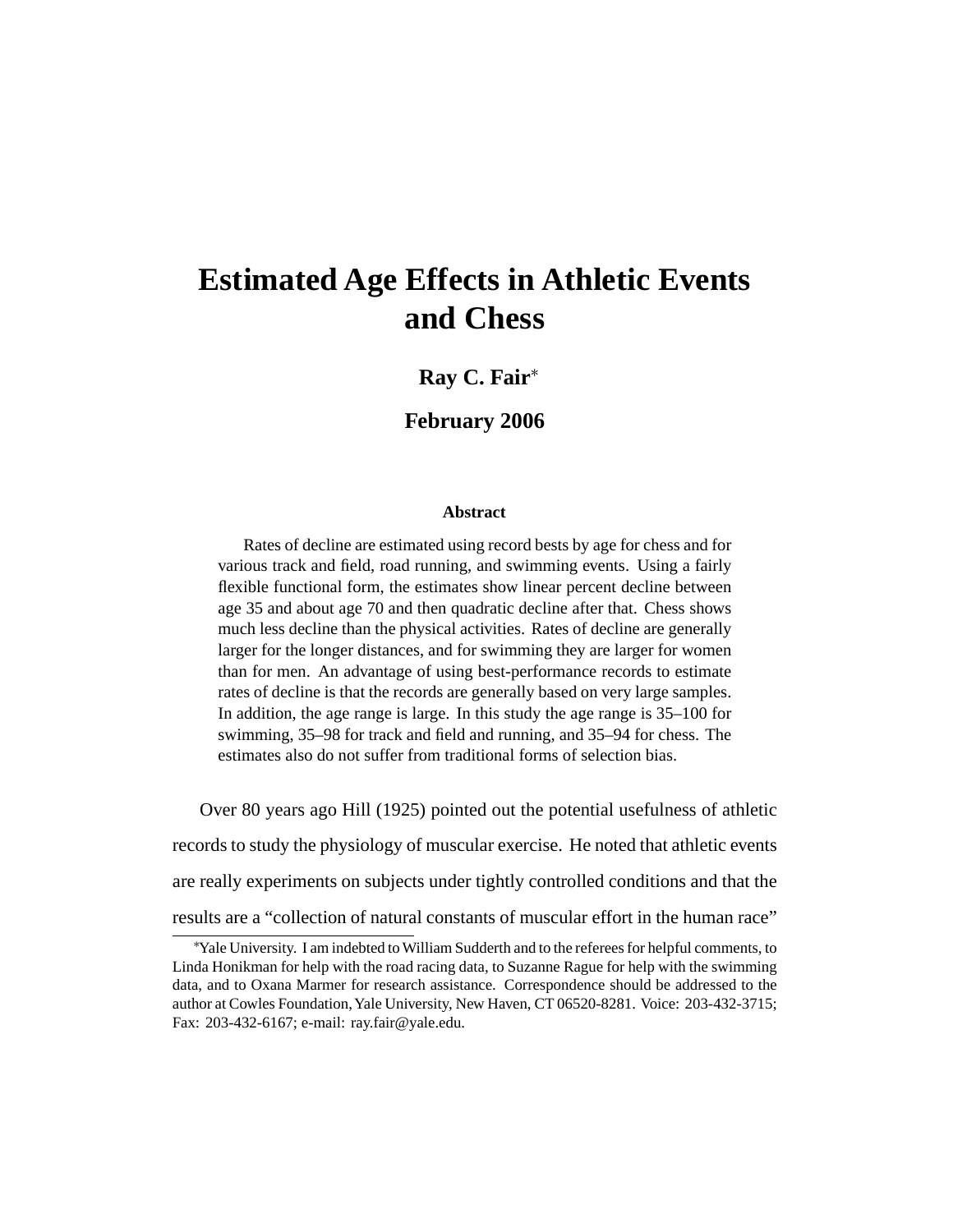(p. 481). Moore (1975) was the first to use best-performance records by age to examine how athletic performance changes with age. This was followed by Salthouse (1976). Stones & Kozma (1980) used records by five-year age intervals to examine performance changes by age—see also Stones & Kozma (1981, 1982, 1986a, 1986b). The next study after Salthouse (1976) to use records by yearly age intervals was Fair (1994). More recent studies using athletic records include Baker, Tang, & Turner (2003), Donato, Tench, Glueck, Seals, Eskurza, & Tanaka (2003), Tanaka & Seals (1997), and Tanaka & Seals (2003). An advantage of using athletic records to examine human performance (aside from the controlled conditions stressed by Hill) is that most of them are based on very large samples. For example, many 60-year old men have run a marathon, and so the fastest marathon time ever recorded by a 60-year old man is based on a very large sample of attempts, much larger than would ever be feasible in an experimental setting. In addition, the age range for which records exist is large, again much larger than is feasible in an experimental setting.

This study extends the results in Fair (1994). The athletic events have been extended to include swimming for both men and women, and one cognitive event has been added: chess. In addition, there are now better data at the old ages on track and field events and road running events because of the expanded participation in these events by the old. The age range used in this study is 35–100 for swimming, 35–98 for track and field and running, and 35–94 for chess.

Using age records to examine performance changes by age is likely to lessen selection bias problems. In psychology selection bias is a common problem in cross-section studies of cognitive aging because more talented people may be over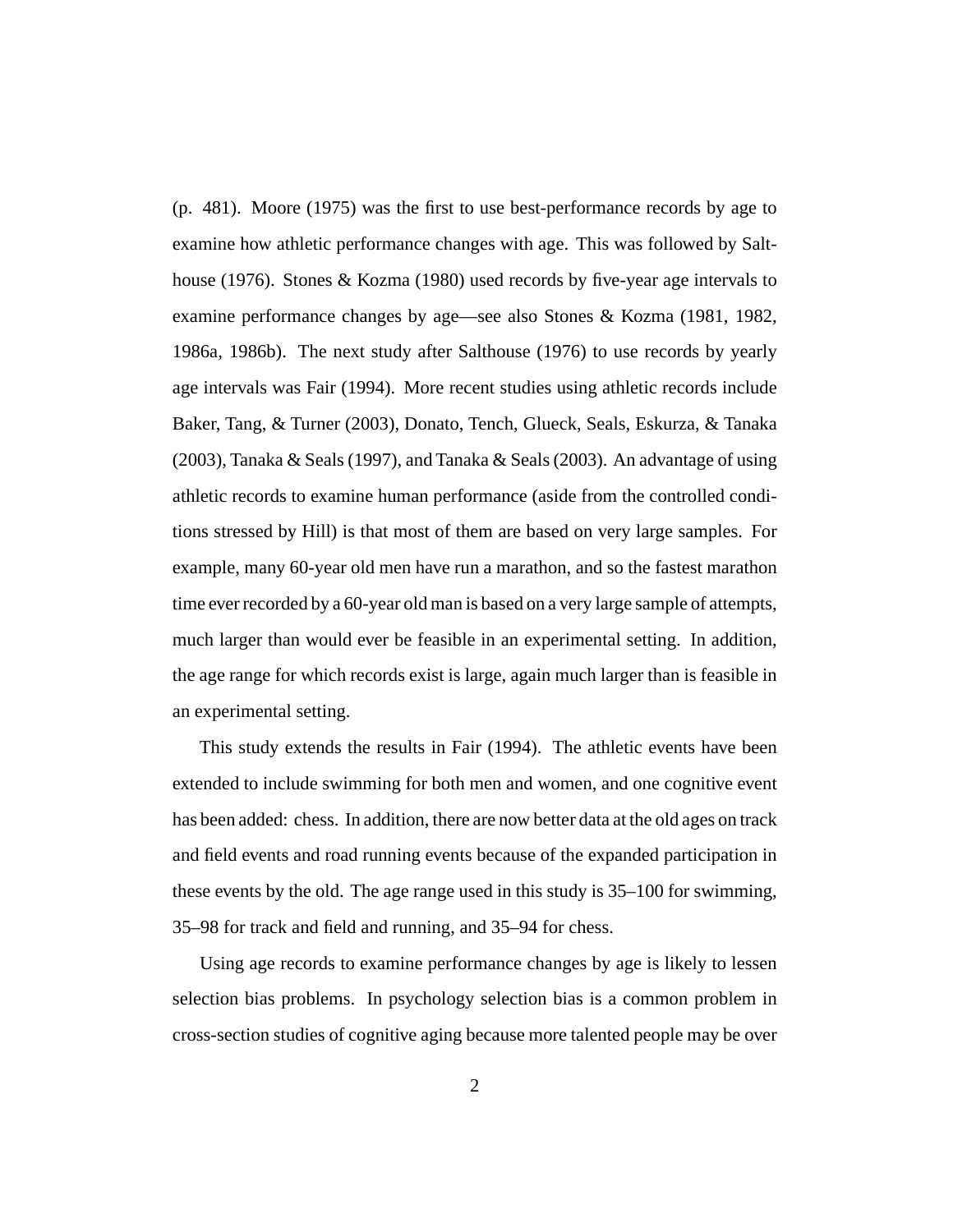represented at the old ages (Anstey, Hofer, & Luszcz, 2003, Brant & Fozard, 1990, Hertzog & Nesselroade, 2003, Lindenberger & Baltes, 1997). Selection bias is also common in cross-section studies of  $\dot{V}o_{2max}$  aging effects in physiology (Dehn & Bruce, 1972, Pollock, Foster, Knapp, Rod, & Schmidt, 1987). Selection bias may also exist in longitudinal studies if weaker subjects drop out of the study more frequently than stronger ones (Colshen & Wallace, 1991, Tanaka & Seals, 1997). When best-ever performances by age are used, it does not matter that, say, the percent of talented people in the 70-year-old sample is larger than the percent in the 40-year-old sample because only the performance of the very best person by age is used. It also does not matter if, say, fewer 70-year-olds than 40-year-olds train hard and compete as long as some of the best at both ages compete. Again, in the end only the one best performance per age is used. It may be, of course, that the estimated performance declines using age records are not representative of declines for the average person, and in this sense the selection using age records may be misleading regarding the average person. This is discussed later.

#### **METHODS**

The method used in Fair (1994) uses a more flexible functional form than was used in previous studies and deals with two important statistical problems that were not considered. (As discussed below, the two statistical problems are accounting for dominated times and for the fact that all measurement errors are non negative.) The functional form postulates a linear *percent* rate of decline between age 35 and some transition age, which is estimated, and then quadratic decline after that. This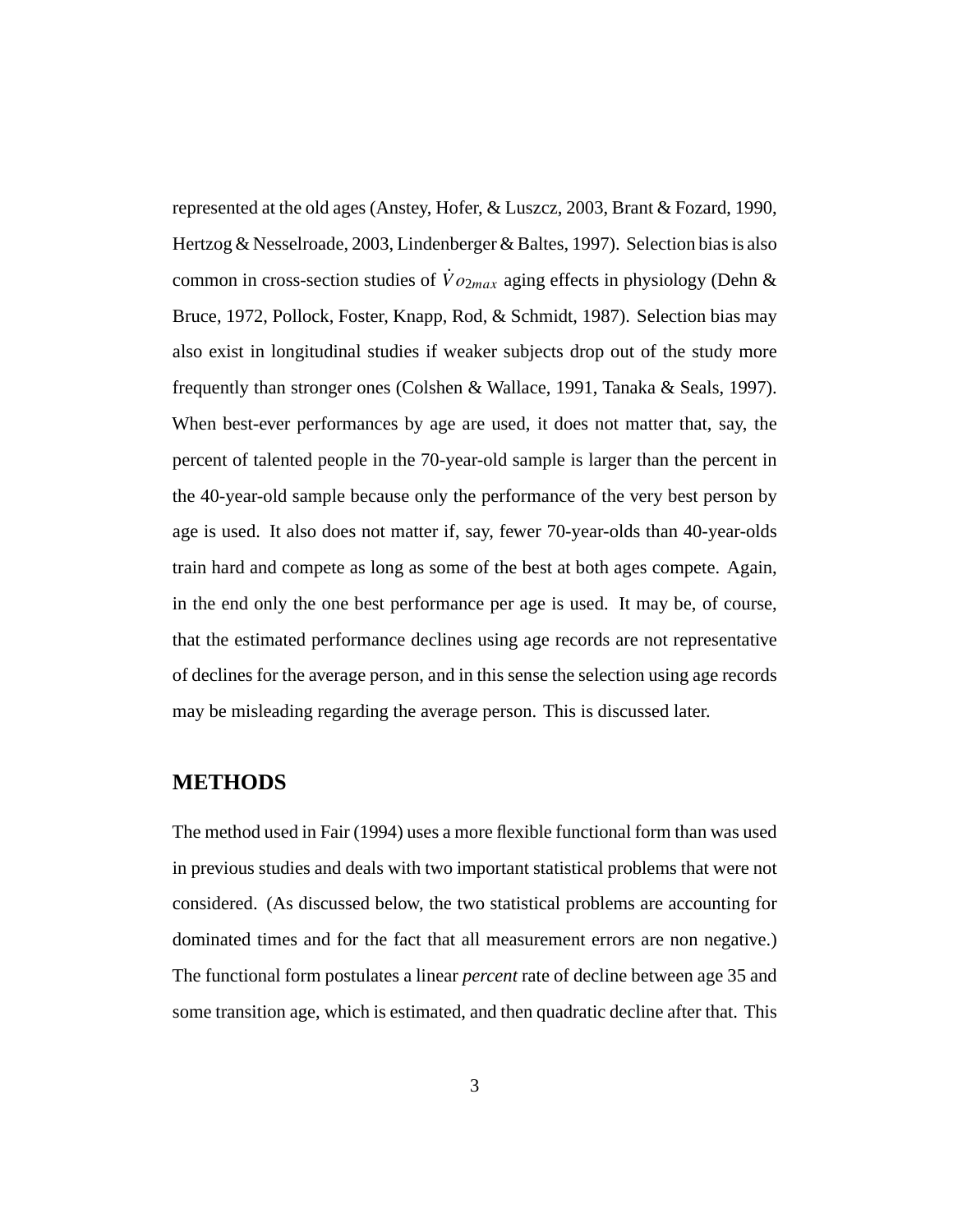functional form is more flexible because it allows the transition age to be estimated along with the other parameters. If, for example, quadratic decline begins soon after 35, then the estimated transition age will be close to 35 and there will be almost no range of linear decline. On the other hand, if quadratic decline begins late in life, the estimated transition age will be close to the end of the age range. The use of percentage rates of decline means that the rates are unit free.<sup>1</sup> The estimates in this paper would, of course, be affected if a different functional form were used.

The estimates are based on the following three assumptions: 1) decline has begun by at least age 35, 2) the rate of decline is the same per year between age 35 and some transition age  $k^*$  (i.e., linear rate of decline), and 3) the rate of decline increases by the same amount per year after the transition age (i.e., quadratic rate of decline).  $b_k$  will be used to denote the log of the biological minimum time for age k for the particular event.<sup>2</sup> The exact equation that is postulated for  $b_k$ , based on the above three assumptions, is presented in the appendix.

 $b_k$ , the log of the biological minimum time, is not necessarily observed for a given age and event.  $r_k$  will be used to denote the log of the *observed* record time for age  $k$ . By definition,

$$
r_k = b_k + \epsilon_k \quad , \tag{1}
$$

where  $\epsilon_k$  denotes the measurement error. This error will be close to zero if the

<sup>&</sup>lt;sup>1</sup>Baker, Tang,  $\&$  Turner (2003) is an example of a study using percentage rates of decline.

<sup>&</sup>lt;sup>2</sup>For the high jump the measure of performance is distance and for chess the measure is rating, where, unlike for time, larger is better than smaller. For simplicity, the following is written assuming time is the measure, but the switch to distance or rating is straightforward. Again, because of the use of percentages (logarithms), it does not matter whether the measure is in units of time, distance, or rating.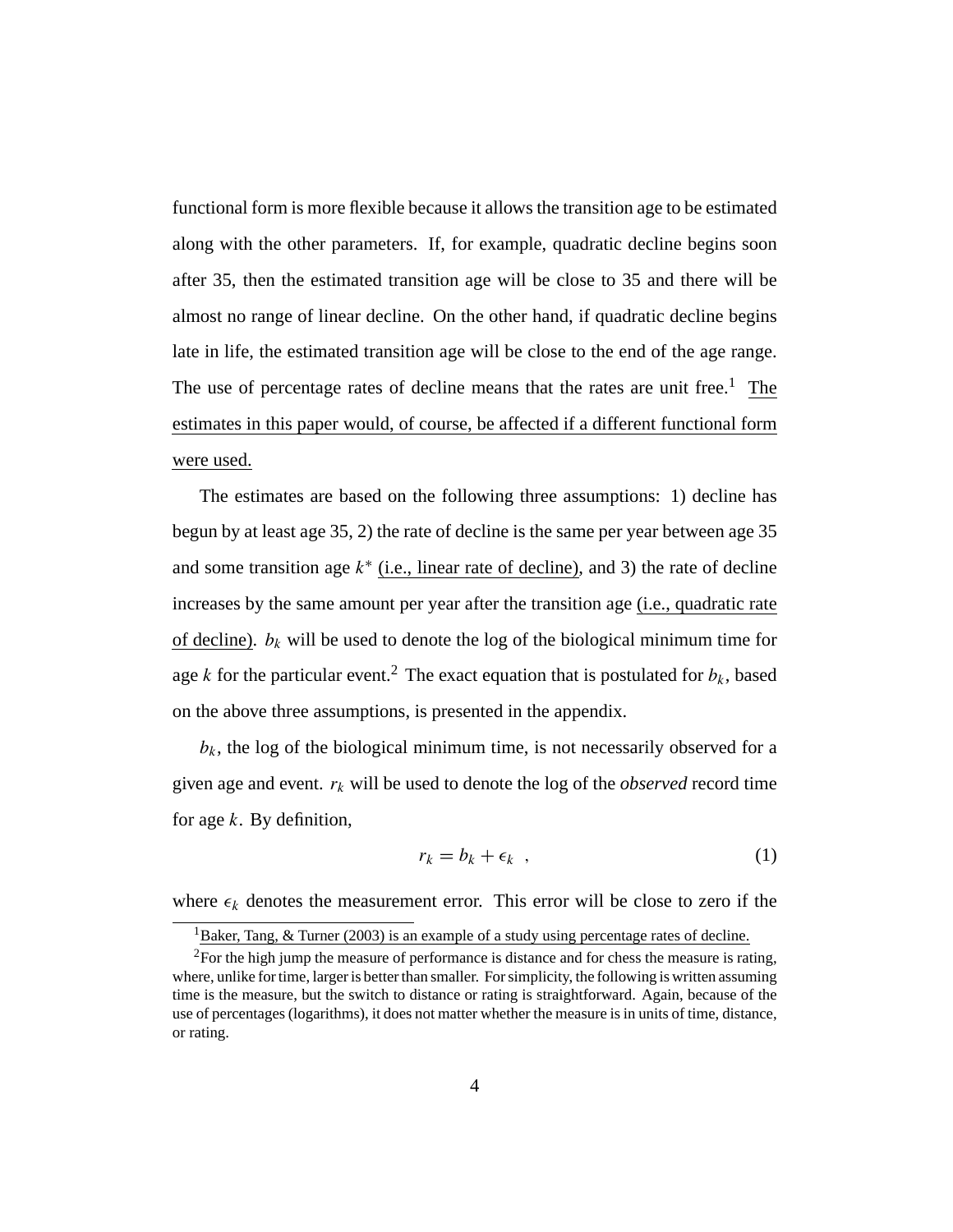record time is close to the biological minimum. If a large number of people of age  $k$  have competed in the event, the record time is likely to be fairly close to biological minimum and thus the measurement error close to zero. If, on the other hand, the number who have competed is fairly small, as it is at the very old ages, the record time may be above the biological minimum and thus the error positive. This problem of a positive measurement error will be called the "small sample problem."

One way in which the small sample problem may manifest itself is for the record time at some age to be larger than the record time at an older age. If this is true, the record time at the younger age will be called a "dominated time." This is the first statistical problem mentioned above: how to deal with dominated times? The procedure used in the estimation work is simply to exclude observations that are dominated. Under the assumption that people never get better after age 35, a dominated time cannot have a zero measurement error. Excluding these observations avoids using values that for sure have positive measurement errors. Note, however, that although dominated times are "soft" in that they are likely to be broken in the future, a non-dominated time may also be soft, especially at the very old ages. In other words, excluding dominated times does not necessarily eliminate all small sample problems.

The exact equation that was estimated is presented in the appendix, along with a discussion of the estimation method that was used. The estimation method is designed to insure that all the estimated errors are non negative. This deals with the second statistical problem mentioned above.

Estimates are presented in Table 1 for 1) the rate of decline up to the transition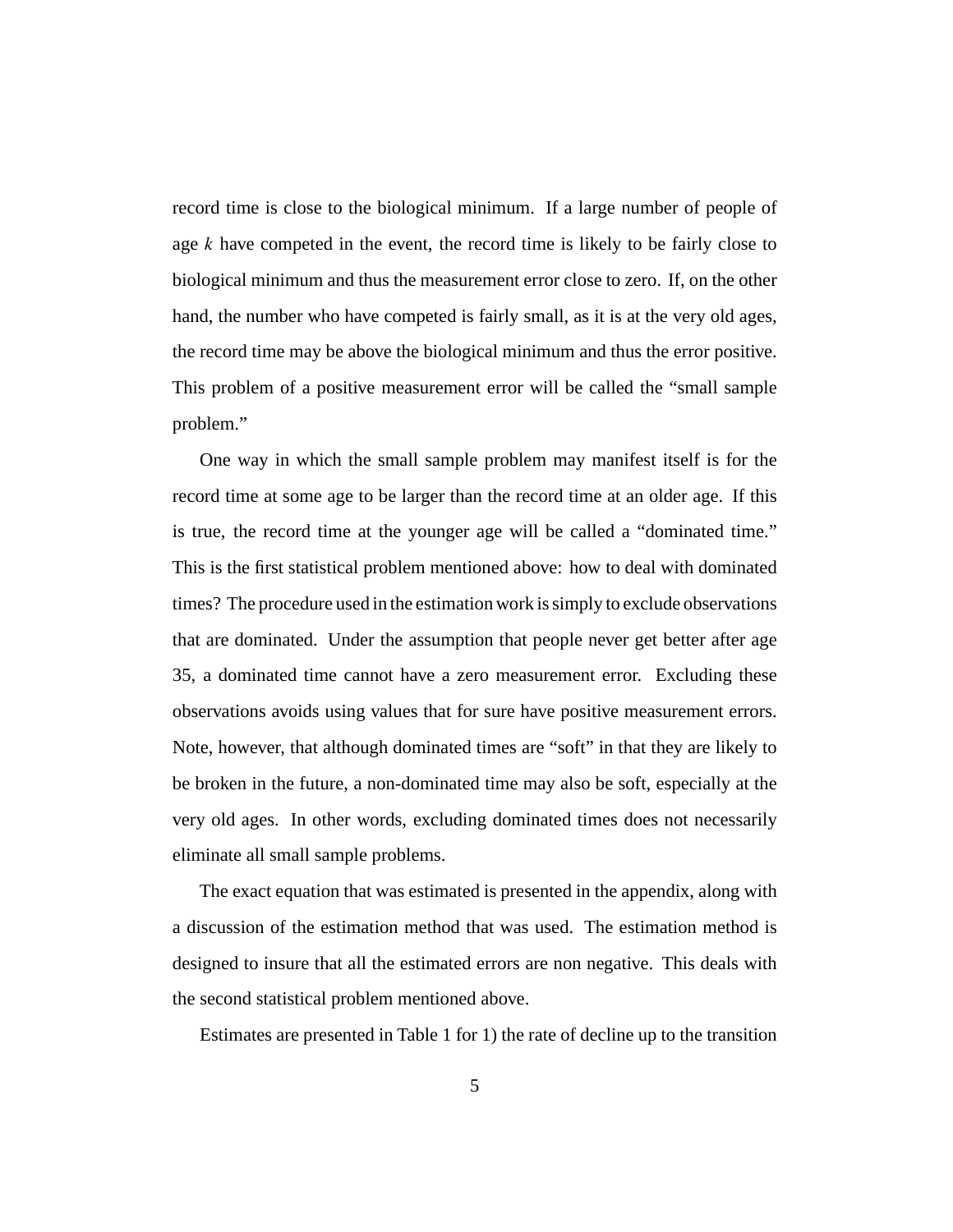age, denoted  $\alpha$ , 2) the transition age, denoted  $k^*$ , and 3) the quadratic parameter, denoted  $\delta$ . The quadratic parameter is the amount by which the rate of decline changes each year after the transition age. Estimates are also presented in Table 1 of the cumulative percentage loss from age 35, denoted  $R_k$ .  $R_k$  will be called the "age factor."

When examining the estimation results it is important to realize that the estimate of the transition age  $k^*$  and the estimate of the quadratic parameter  $\delta$  are collinear. If one is low, the other tends to be low, and vice versa. In other words, sometimes the estimation gives an early transition age and low quadratic curvature, and sometimes it gives a late transition age and high curvature. The best way to see if two estimated equations are similar at the older ages is not to look at the estimates of  $k^*$  and  $\delta$ , but at the implied age factors.

The data that are needed for a specific event in the estimation are observations on the best-ever performance by age beginning with age 35. The track and field data (100, 200, 400, 800, 1,500, 5,000, and 10,000 meters and the high jump) are from *Masters Age Records 2003 Edition*, and the road racing data (5K, 10K, and marathon) are from TACSTATS/USA. Only data for men were used. The data for women were not used because the small sample problem seemed serious at the very old ages for a number of the events. The track and field data give the world record by age for each event. The road racing data, on the other hand, give only the record for a U.S. citizen by age for each event. Ideally, world records should be used instead of just U.S. records, but such data are not available for road racing. Likewise, for swimming the times are for U.S. citizens only, because sufficient data on world records by individual ages are not available for swimming.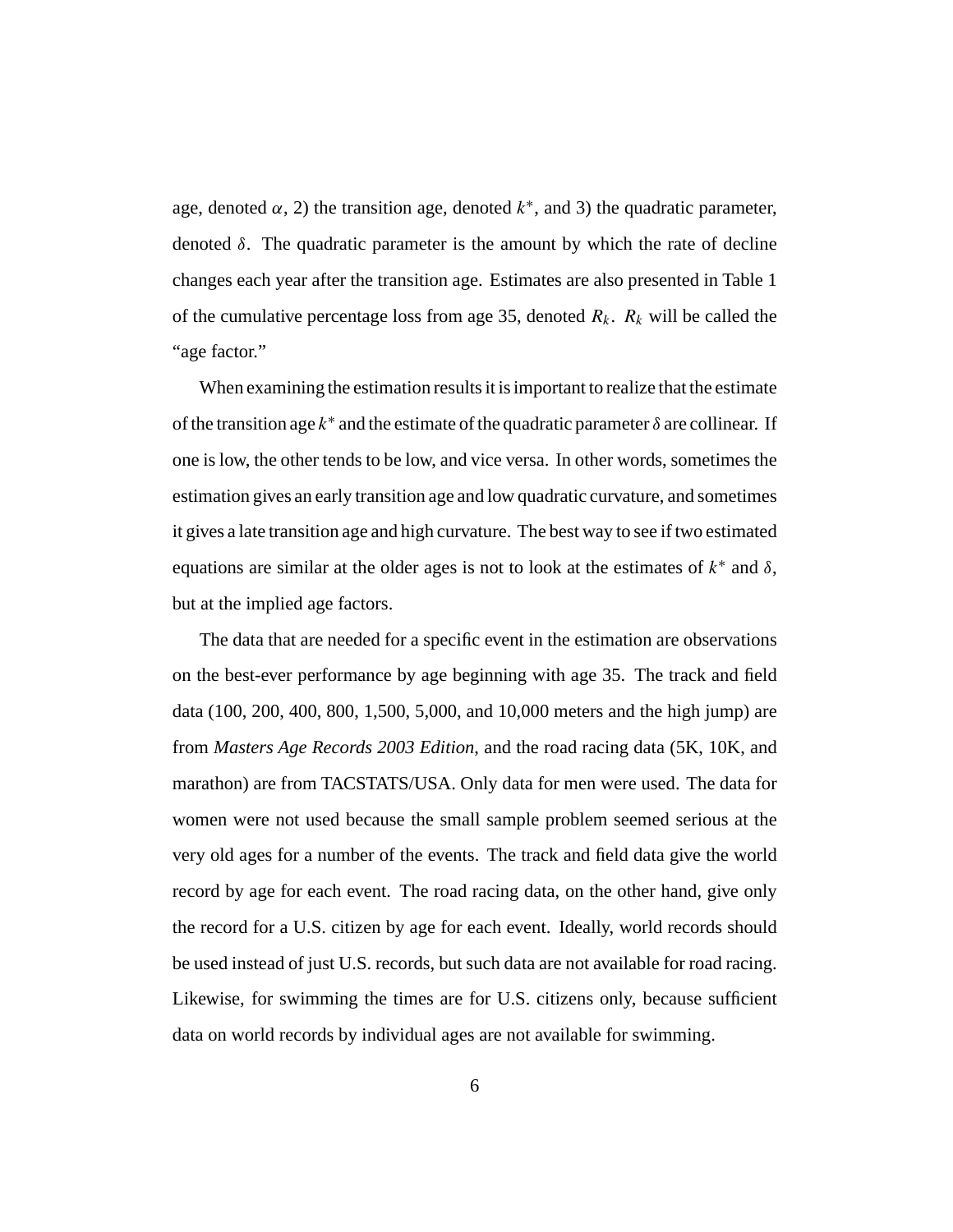The swimming data were obtained from the United States Masters Swimming (USMS) website (*www.usms.org*). Records for long course meters (LCM) and short course yards (SCY) were obtained for both men and women. For LCM there are 17 events, and for SCY there are 18 events. Records were thus obtained for 70 swimming cases. Although data for women were used for swimming, there may be small sample problems at the very old ages.

The chess data are from the World Chess Federation (FIDE). From the FIDE website (*www.fide.com*) it is possible to download chess ratings for about 50,000 players. In most case the player's birth date is also given. The files for October 2003 and April 2004 were downloaded. Women players were excluded, again because of likely small sample problems for women. In addition, a player was excluded if his rating did not change between the two dates. In almost all cases an unchanged rating over a six-month period means the player is not active. The aim was to choose only active players. From the resulting dataset, the best rating was retrieved for each age from age 35 on. One player was excluded, Garry Kasparov. His rating was such an outlier that no sensible line could have been fitted using this value and his age, 41. The chess data are different from the data for the other events in that the observations are not world or U.S. records. The observation for a given age is the best rating for an active player at a particular date, not necessarily the best ever. Small sample problems may thus be more serious for chess than for the other events.

The first phase of the estimation work was to obtain estimates of  $\alpha$ ,  $\delta$ , and  $k^*$ for each separate event. The second phase was to pool the events whose estimates of  $\alpha$ ,  $\delta$ , and  $k^*$  were similar.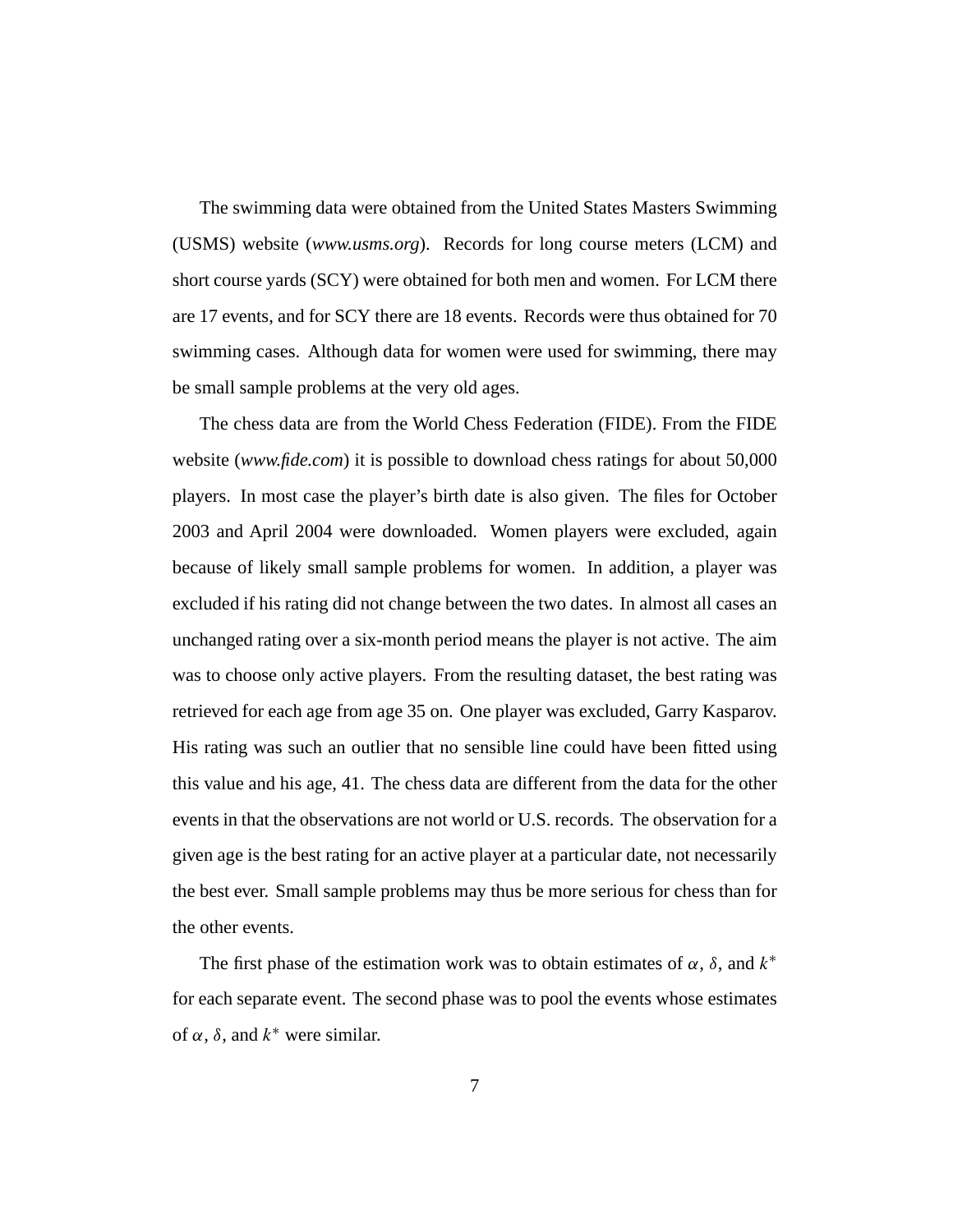#### **RESULTS**

It will be useful to begin with the pooled estimates, which are presented in Table 1. For the track and road racing data the pooling was for 100, 200, and 400 meters (Sprint) and for all others (Run). For swimming the pooling was for men and women separately and for three distances each (M50, M100, M200+, W50, W100, W200+). Table 1 presents the coefficient estimates and the implied age factors for ages 40, 50, 60, 70, 80, 90, and  $100<sup>3</sup>$  Also presented are the number of observations and the maximum age used in the estimation. Finally, 10-year rates of decline are presented.4

Consider first Sprint versus Run. For Sprint the estimates of  $\alpha$  and  $k^*$  are 0.0059 and 77.5, and for Run they are 0.0080 and 75.1. The estimate of  $\delta$  is slightly smaller for Sprint. Decline is thus less for Sprint than for Run: decline is larger for the longer distances. At age 80 the age factor is 1.32 for Sprint and 1.49 for Run. The 10-year rate of decline at age 80 is 7.1 percent for Sprint and 12.8 percent for Run.

The results for men's swimming show the collinearity between the estimates of  $k^*$  and  $\delta$  discussed above. The estimate of  $k^*$  is low for M200+ relative to the estimates for M50 and M100, as is the estimate of  $\delta$ . The age factors are similar for the three categories through age 60, and after that the age factors are generally larger for the longer distances, as is the case for Sprint versus Run discussed above.<sup>5</sup>

<sup>&</sup>lt;sup>3</sup>For ease of comparison, the  $R_k$  values in Table 1 for the high jump and chess are reciprocals of the actual values.

<sup>&</sup>lt;sup>4</sup>For example, the 10-year rate of decline for end age 50 is  $100(R_{50}/R_{40} - 1)$ . These rates were computed using unrounded values of  $R$ , not the values rounded to two decimal places in Table 1.

<sup>&</sup>lt;sup>5</sup>The age factors are, however, smaller for M200+ versus M100 for ages 90 and 100, but this may be due to small sample problems at the very old ages.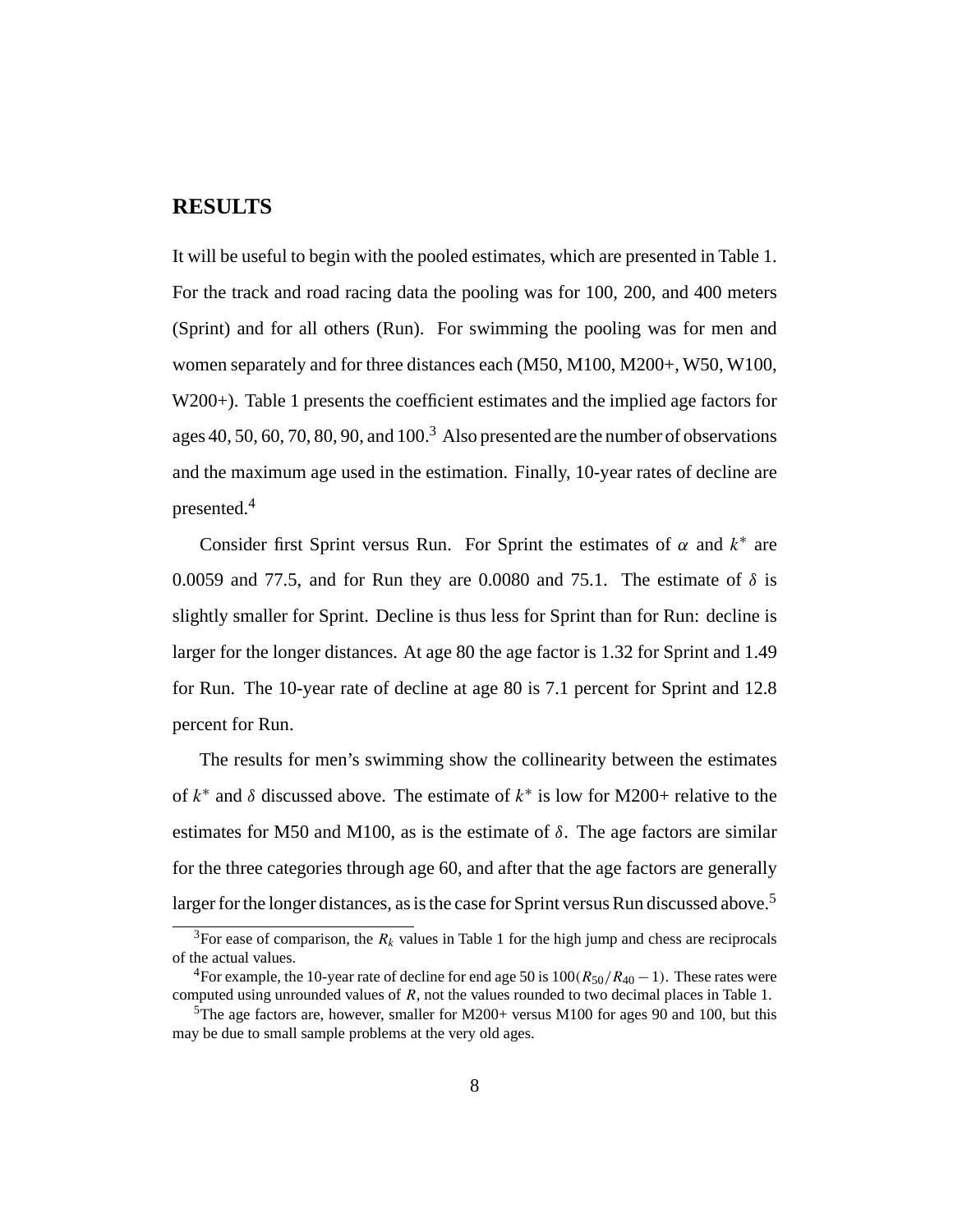The results for women swimmers are more problematic because of likely small sample problems at the very old ages. For W100 and W200+ the estimated value for  $k^*$  was 35, which means that there is no linear segment before the quadratic. The age-80 results are similar for women and men in that the age factors increase with distance. Also, the age-80 age factors for women are larger than they are for men. For example, for  $200+ R_{80}$  is 1.70 for women and 1.55 for men, a 9.7 percent difference.

The results for the high jump are similar to those for Run regarding the implied age factors.

The results for chess are striking in that they show much smaller rates of decline than for any of the physical activities. For example, the age factor for age 80 for chess is 1.11, which compares to the next smallest age-80 age factor of 1.31 for M50.

Table 2 presents the individual estimates for all the cases. The format is the same as that for Table 1. The first thing to look for are estimates that are out of line with the others, and there are actually very few in Table 2. For the marathon the estimate of  $k^*$  is somewhat lower than for the other running events, although the estimate of  $\delta$  is also lower. This is discussed below. For swimming the largest differences are for the butterfly (FL) for both men and women, where the age factors are generally larger than for the others. The maximum ages for FL are generally lower than for the others, which may reflect a more serious small sample problem for FL than for the others.

Regarding pooling, it seems clear from Table 2 that the 100 meter, 200 meter, and 400 meter track results are close enough to warrant pooling. For the remaining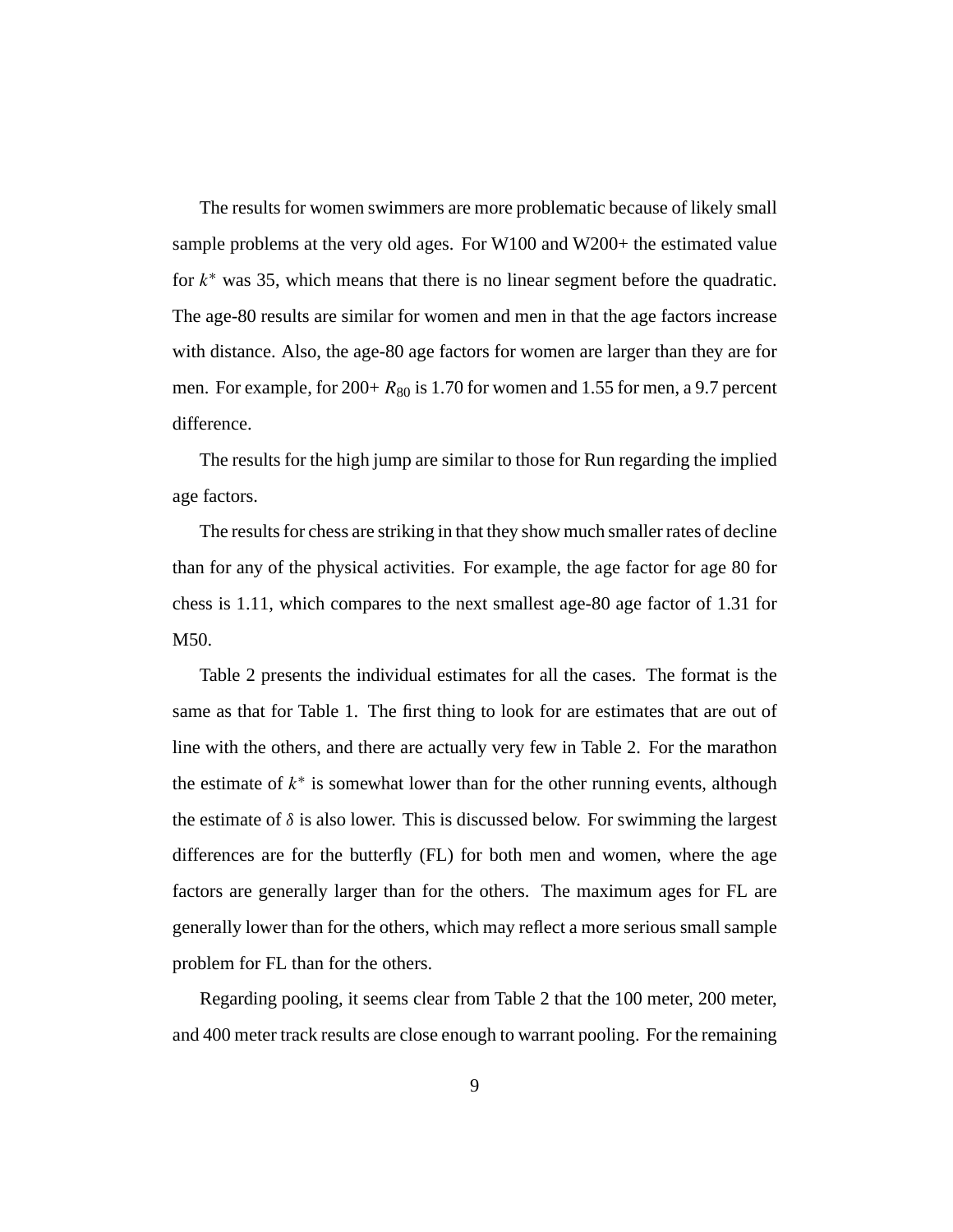running events the main question is what to do about the marathon. Aside from the results for the marathon, the results for the other running events are fairly close. The marathon is a case of a low estimated value of  $k^*$  going along with a low estimated value of δ. Less confidence can be placed on the estimates for the marathon than for the other running events because the maximum age is only 92 for the marathon. It is the case, however, that the values of  $R_k$  for the marathon are fairly similar to those for the other running events, and primarily because of this, the marathon was pooled with the other running events.

Regarding swimming, it is generally the case in Table 2 that the age factors increase with distance, especially at the older ages. The age factors are also generally larger for women than for men, again especially at the older ages. The pooling in Table 1 is designed to pick up these differences.

Using the pooled estimates in Table 1, Table 3 presents the age factors  $R_k$  for ages 35 through 100. These age factors have already been presented in Table 1 for ages 40, 50, 60, 70, 80, 90, and 100. Although the estimates have been presented through age 100, not much confidence should be placed on the estimates in the 90s because of the small sample problem. The true curvature is not likely to be pinned down very well at the very old ages.

To get a picture of the different rates of decline, Figure 1 shows plots of the age factors from Table 3 for Sprint, Run, M100, and Chess. These plots show clearly the much smaller rates of decline for chess. Sprint and M100 are similar through age 75, at which point the rates of decline for M100 become larger.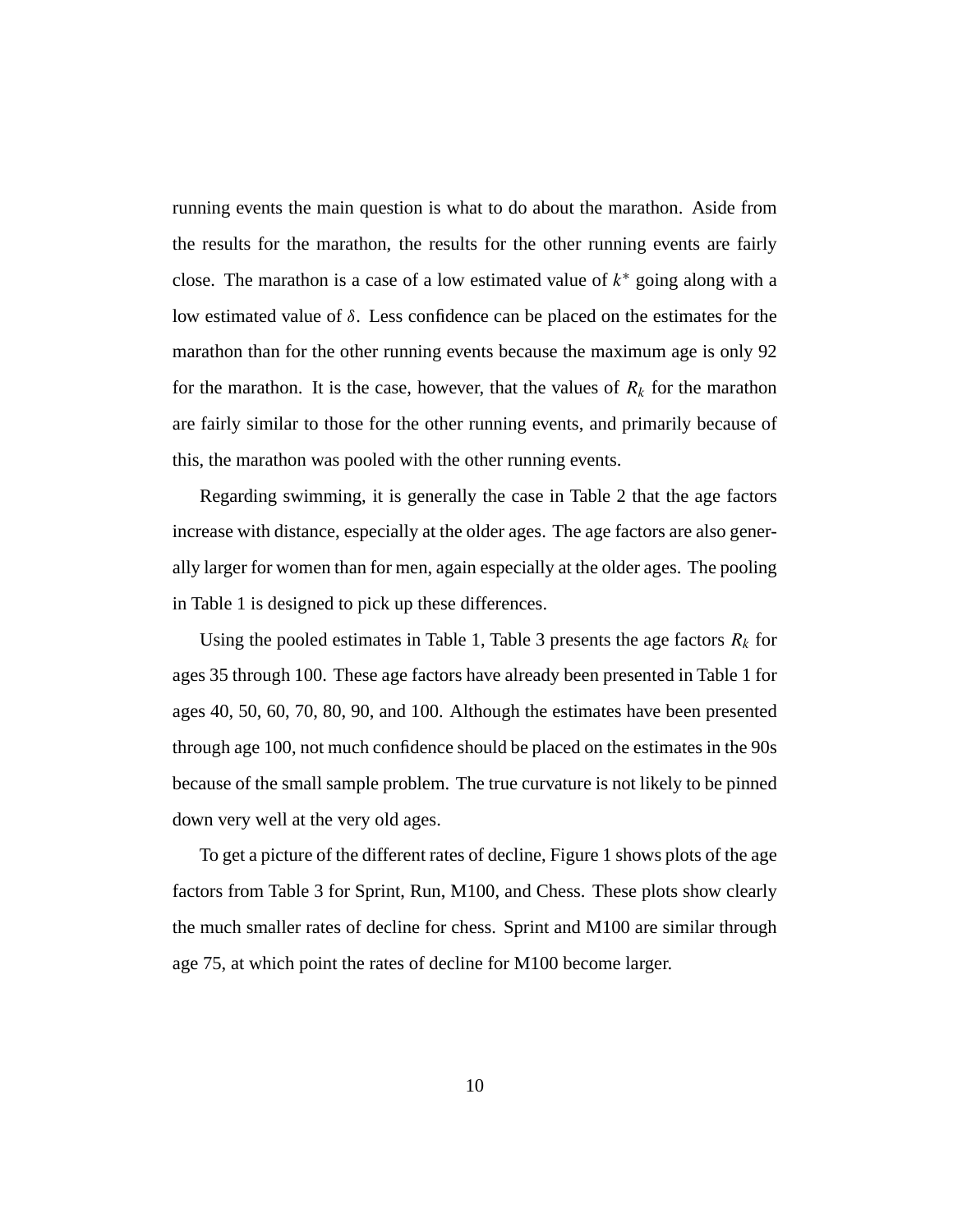### **DISCUSSION**

The 10-year rates of decline in Table 1 provide useful measures to compare to other studies.6 For chess the 10-year rate of decline at age 80 is about 4 percent. As noted above, this is much smaller than for any of the physical activities. One study of chess (Charness, Krampe, & Mayr, 1996) shows even smaller 10-year rates of decline than those in Table 1 for ages 45-55 and 55-65, but the smaller estimates may be due to cross-section bias since record bests by age were not used. Similarly, a study of the game of GO (Masunaga  $&$  Horn, 2001) showed no decline with age, which may also be due to cross-section bias. The estimated nonlinear (quadratic) decline for chess at the older ages in Table 1 is, however, consistent with nonlinear decline after age 65 found in Finkel, Reynolds, McArdle, Gatz, & Pedersen (2003) for cognitive measures with a large speed component.

Regarding physical activities, estimates commonly reported for the decline in  $\dot{V}$   $o_{2max}$ , the maximum rate of oxygen flow for an individual, are 5 to 10 percent per decade (Heath, Hagberg, Ehsani, & Holloszy, 1981, Rogers, Hagberg, Martin III, Eksani, & Holloszy, 1990, Rosen, Sorkin, Goldberg, Hagberg, & Katzel, 1998, Trappe, Costill, Vukovich, Jones, & Melham, 1996). An exception is Pollock, Foster, Knapp, Rod, & Schmidt (1987), where no decline was found in a 10-year follow-up for a group of highly competitive athletes. Although  $\dot{V}o_{2max}$  and running performance are far from perfectly correlated (Noakes, 2003), the correlation is high enough to provide an interesting basis of comparison regarding rates of

<sup>&</sup>lt;sup>6</sup>Because of the collinearity between the estimates of  $k^*$  and  $\delta$  mentioned above, the following discussion focuses on the 10-year rates of decline in Table 1 rather than on the individual estimates of  $k^*$  and  $\delta$ .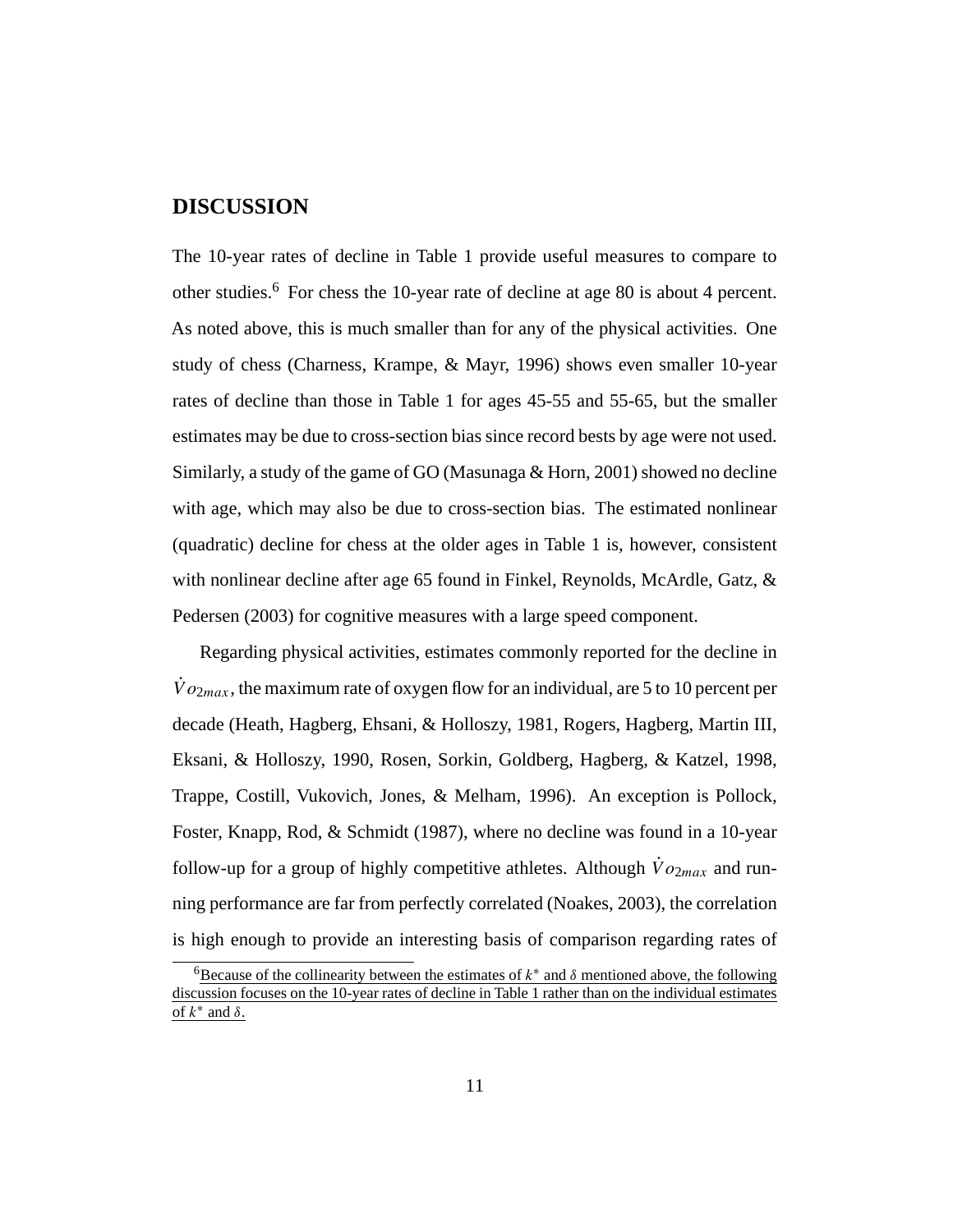decline. The 10-year rates of decline in Table 1 for the physical events for men are generally between 5 and 10 percent through age 70, although for M50 the rate is only 4.3 percent. After age 70 the quadratic effects become important, and by age 90 the 10-year rates are between 32.5 and 50.1 percent. For women the 5 to 10 percent range is relevant only through about age 60. The present results thus show that the 5 to 10 percent range is a reasonable approximation through age 70 for men and age 60 for women, but not after that. The advantage of the approach in this study is that rates of decline can be estimated for ages much older than 70, where it seems clear that the decline is more than 5 to 10 percent per decade.

The results for the exponential model in Stones & Kozma (1980) (their Table 2) show a yearly rate of decline of 0.9 percent for 200 meters and 1.2 percent for the marathon, thus showing a faster rate of decline for the longer distance. In Table 1 the yearly rate of decline up to about age 75 is 0.59 percent for Sprint (which includes 200 meters) and 0.80 percent for Run (which includes the marathon). The estimated rates of decline are thus smaller in this study than in Stones & Kozma (1980) for ages below 75, but both studies show a faster rate of decline for the longer distances. In this study, unlike in Stones & Kozma (1980), the rates of decline increase at the older ages (because of the quadratic specification), and so at some point they become larger than those in Stones & Kozma (1980). However, even as they become larger, it is still the case that the rates are larger for the longer distances. The results in Moore (1975) when converted to percents (Baker, Tang, & Turner, 2003, p. 60) are 0.91 percent for 200 meters and 1.11 percent for the marathon, again larger than those in this study except at the older ages but also showing more decline at the longer distance.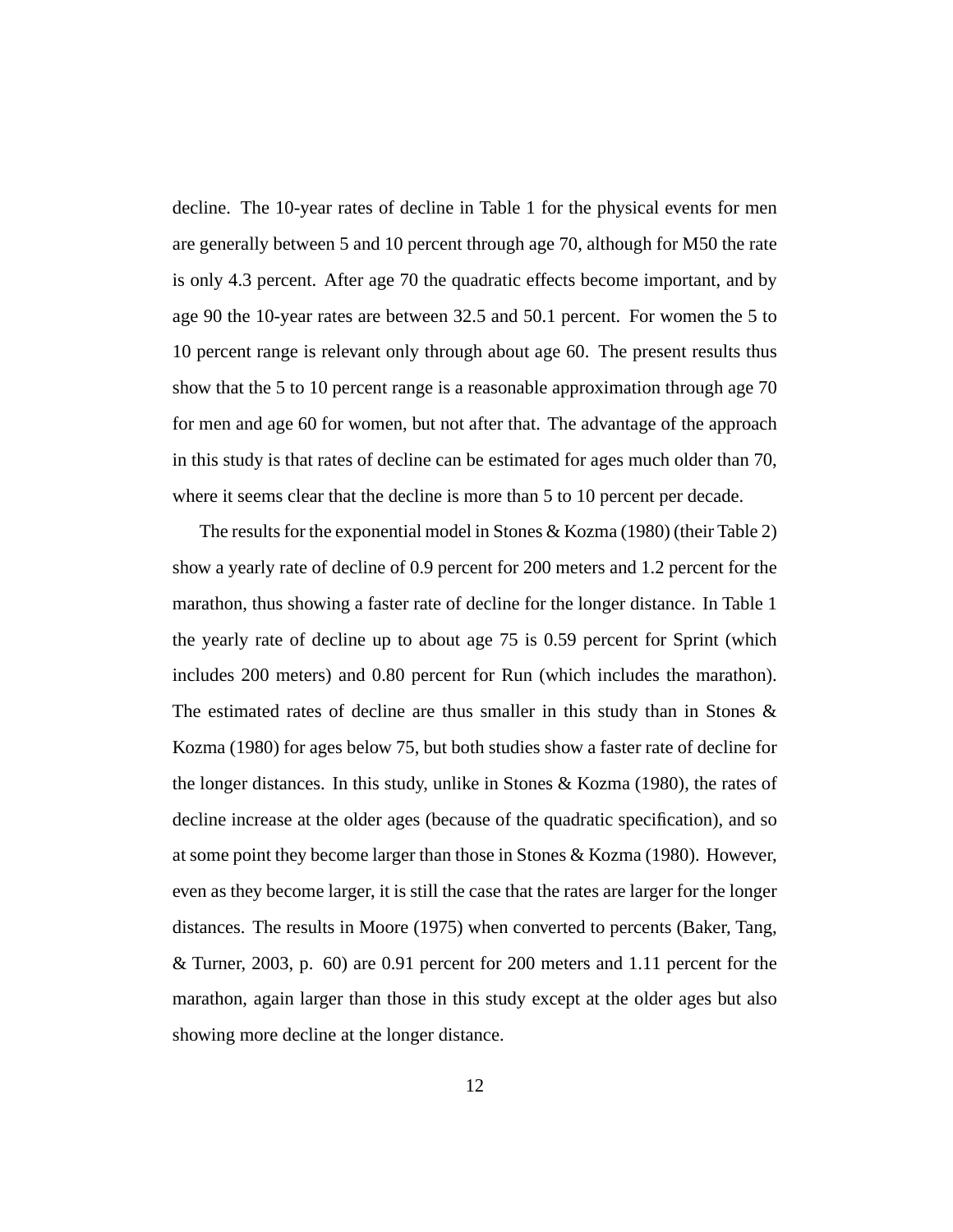The results in Table 1 for swimming for both men and women also generally show larger rates of decline at the longer distances. This is not true for ages above about 90, but the estimates for ages above 90 are less reliable than the others because of the small sample problem. They also generally show larger rates of decline for women than for men, although again not at the very old ages. The larger rates of decline at the longer distances and the larger rates for women versus men are consistent with results reviewed in Tanaka & Seals  $(2003)$ . The results in Table 1 are probably not precise enough (because of the small sample problem) to form any conclusions about swimming versus running. Comparing the age factors, Sprint is fairly close to M50 for all but the very old ages, as is Run versus M200+. The results are also probably not precise enough to conclude whether women are more affected by increasing distances than are men in their rates of decline.

Regarding future research, as more and more older people compete in the various events, more reliable estimates will be able to be obtained for the older ages. In addition, as more women compete, the estimates for women will become more reliable. It may also be possible to add other events. For example, Crash B rowing is an event that in a few years may have enough data to estimate rates of decline in rowing.

New data for cognitive activities are obviously harder to come by. Chess has the advantage that very good records are kept by age. Many cognitive skills are, of course, involved in playing chess, and so the chess results in this study cannot be taken as measuring rates of decline in any one narrow skill. To use the methodology in this paper to analyze narrower cognitive skills, best scores by age are needed for specific tests that have been taken by many people of many ages. If such data can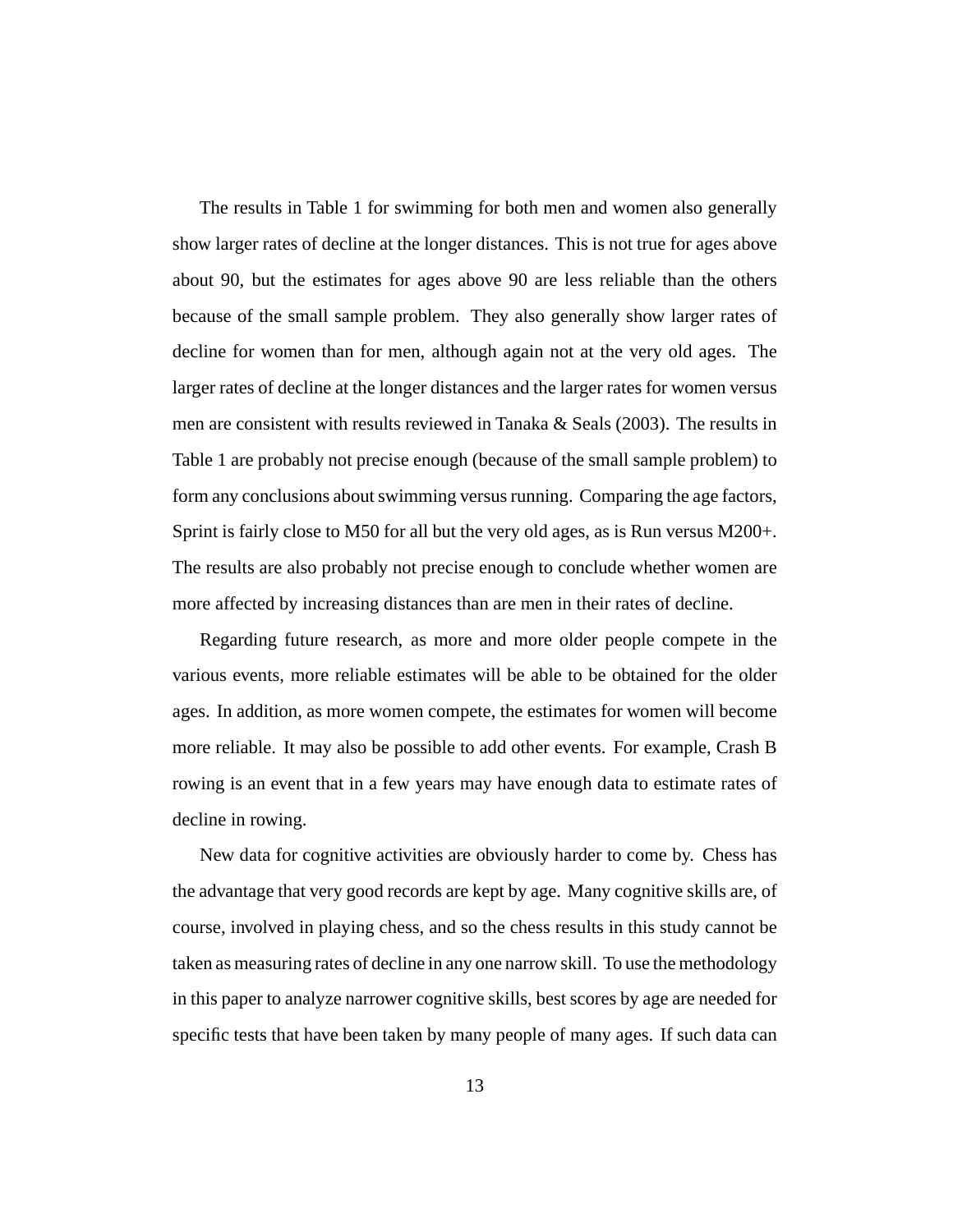be found or created, it will be interesting to see if the estimated rates of decline are similar those estimated in this study for chess.

The estimated rates of decline in this study may be useful benchmarks for other studies. As noted in the introduction, they are based on very large samples and on large age ranges. They are also free from traditional forms of selection bias. If in a cross-section study the measured rates of decline are smaller than the present estimated rates for similar activities, this may be cause for concern regarding possible selection bias.

It is, of course, not clear whether the rates of decline in Table 1 are relevant for any specific individual. All but the very elite athletes have lower capacity *levels* than the record levels, but the key question is whether they have similar *rates* of decline as those estimated from the age records. Does a person of average talent who is not sick or injured and who is in good shape slow down at a similar percent rate as elite athletes? The estimates in this study are obviously of more use if the variation in rates of decline across healthy individuals is small than if it is large. The key limitation of any study using best-performance records by age is the need to assume that this variation is small in order to apply the estimated rates of decline to specific individuals.

Finally, another limitation of using best-performance records by age is that the data do not reveal the causes or mechanisms of the age trends. Rates of decline can be compared across events, as done in this study, but there is no information in the data regarding causes.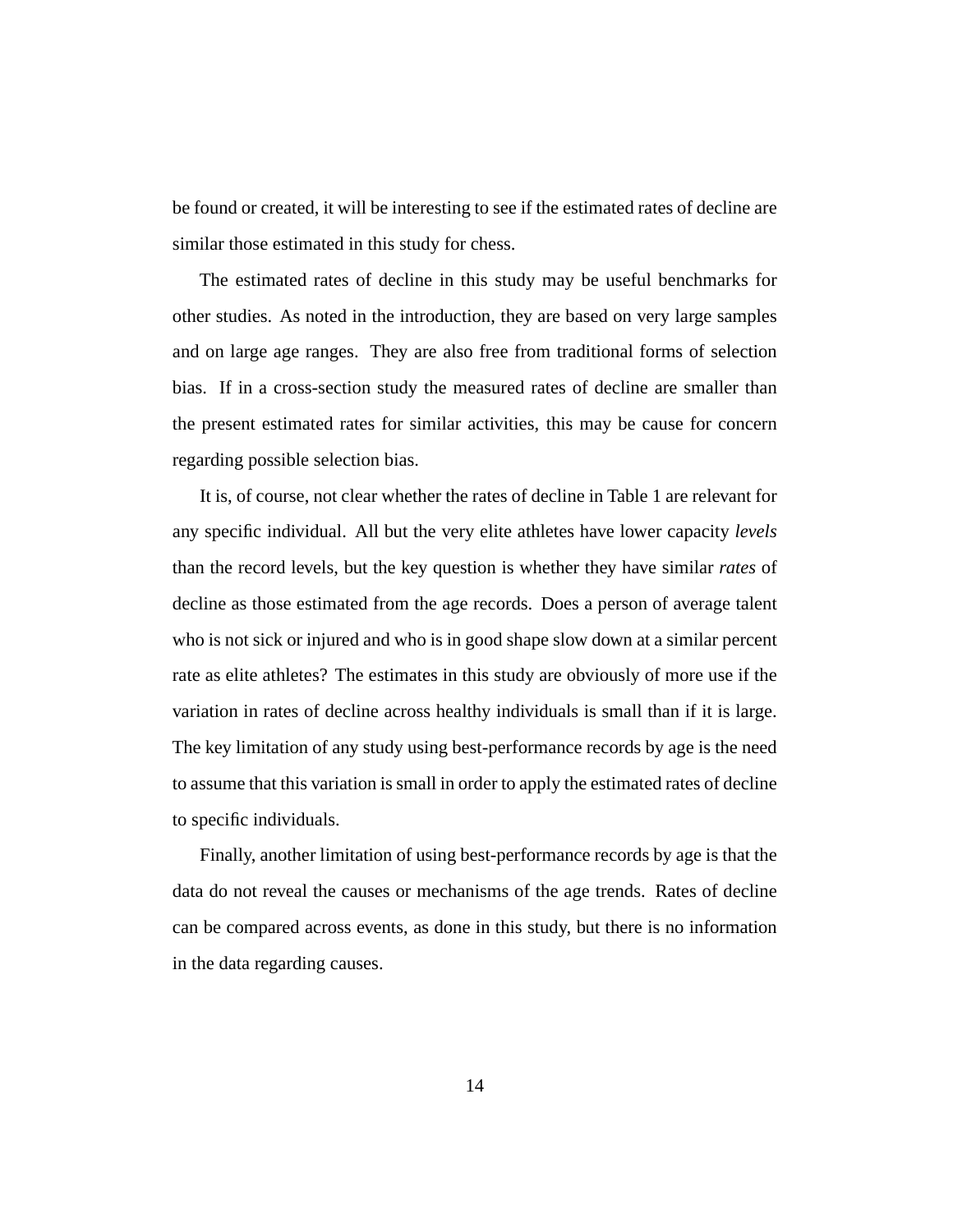# **APPENDIX**

The postulated formula for  $b_k$ , the log of the biological minimum time for age k for a particular event, is

$$
b_k = \begin{cases} \beta + \alpha k, & 35 \le k \le k^* \\ \gamma + \theta k + \delta k^2, & k > k^* \end{cases}
$$
 (2)

with the restrictions

$$
\gamma = \beta + \delta k^{*2}
$$
  
\n
$$
\theta = \alpha - 2\delta k^*
$$
\n(3)

The two restrictions force the linear and quadratic segments to touch and to have the same first derivative at  $k^*$ . The unrestricted parameters to estimate are the intercept,  $\beta$ , the slope of the linear segment,  $\alpha$ , the age at which the line changes from linear to quadratic,  $k^*$ , and the quadratic parameter,  $\delta$ .

The equation that is estimated for a given event, where  $r_k$  is the log of the observed record time for age  $k$ , is

$$
r_k = \beta + \alpha k + \delta d_k (k^{*2} - 2k^*k + k^2) + \epsilon_k,
$$
\n(4)

where  $d_k = 0$  if  $k \leq k^*$  and  $d_k = 1$  if  $k > k^*$ . k ranges over the non-dominated observations. Since, as discussed in the text,  $\epsilon_k$  can never be negative, an estimation method is needed that insures that the estimated value of  $\epsilon_k$ , denoted  $\hat{\epsilon}_k$ , will never to be negative. This was done by choosing the estimates of the parameter values in equation 4 to minimize the sum of squared residuals subject to the restrictions that all the estimated errors are non-negative. In addition, the estimated error for the first observation is forced to be zero, under the assumption that the measurement error for the first observations is zero.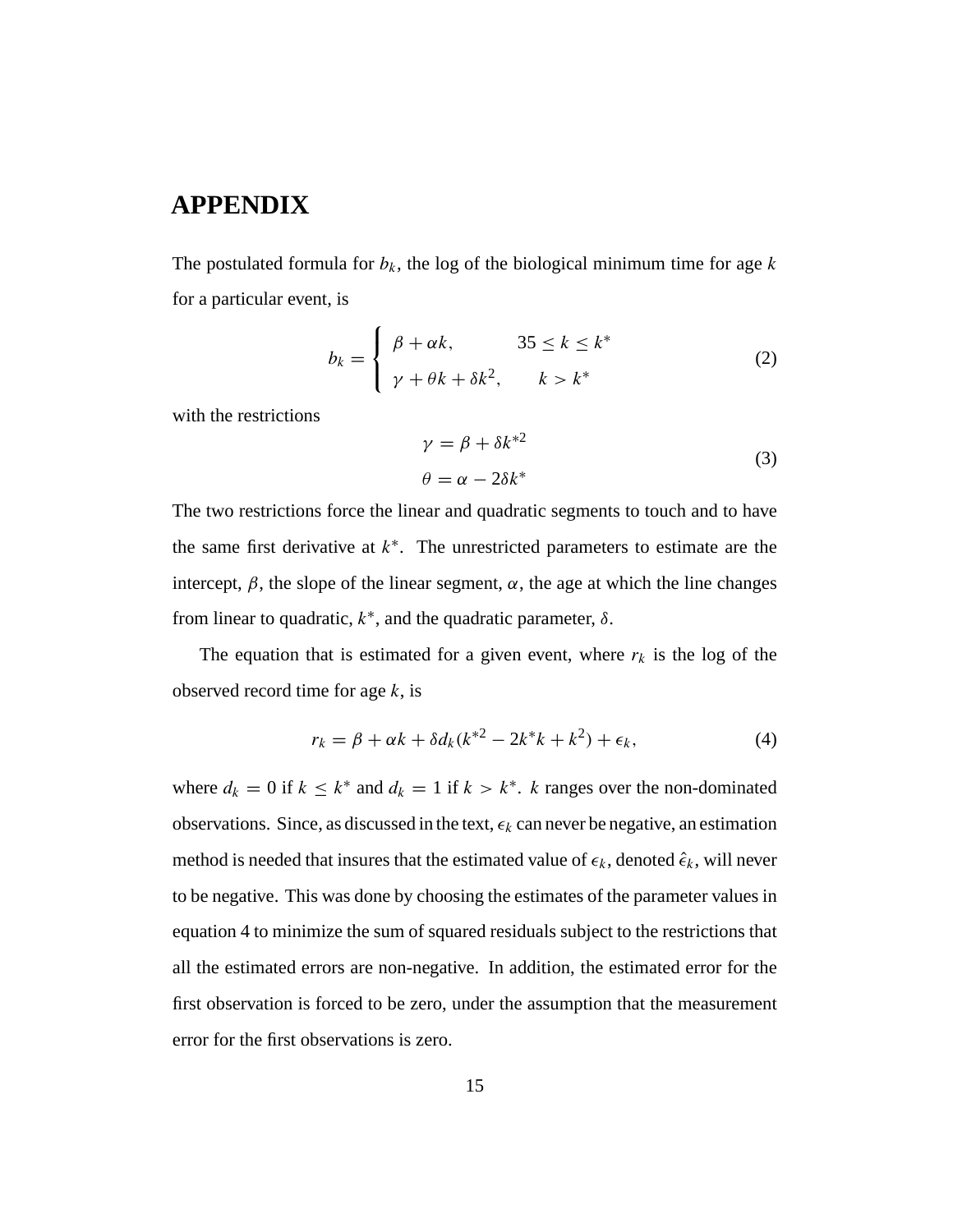Equation 4 is nonlinear in the parameters  $\beta$ ,  $\alpha$ ,  $k^*$ , and  $\delta$ . These parameters were estimated using a nonlinear optimization algorithm by minimizing the weighted sum  $\sum_k \lambda_k \hat{\epsilon}_k^2$ , where  $\lambda_k$  is equal to 1 if  $\hat{\epsilon}_k \ge 0$  and is equal to a number greater than 1 if  $\hat{\epsilon}_k < 0$ , where  $\hat{\epsilon}_k$  is the estimated error for observation k. This penalizes negative errors more than non-negative ones. In the estimation work a value of 500 was used for  $\lambda_k$  when  $\hat{\epsilon}_k$  was less than zero. This was large enough to make nearly all the estimated errors non-negative at the optimum. To insure that the estimated error for the first observations is close to zero, a value of 500 was used for  $\lambda_k$  when k is the first observation.

The estimates for a number of the cases are sensitive to whether or not the first observation is forced to be on the line (i.e., whether or not the estimated error for the first observation is forced to be zero). If this restriction is not imposed, some of the lines imply times that are unrealistically low for ages near 35 (e.g., times that are considerably below the current overall world record). If the measurement error is small for the first observation used, then the current procedure is justified.

The restrictions in equation 3 that are imposed in the estimation are examples of polynomial spline restrictions (Poirier, 1976). The restriction that all the estimated errors be non-negative is common in the estimation of frontier production functions (Aigner & Chu, 1968, Schmidt, 1976). The added complication here is that equation 4 is nonlinear in parameters. For linear equations the estimation problem can be set up as a quadratic programming problem and solved by standard methods, but for nonlinear equations a procedure like the one described above must be used. There is no obvious way to test the hypothesis that the coefficients for one event equal those for another. The assumption of independent and identically distributed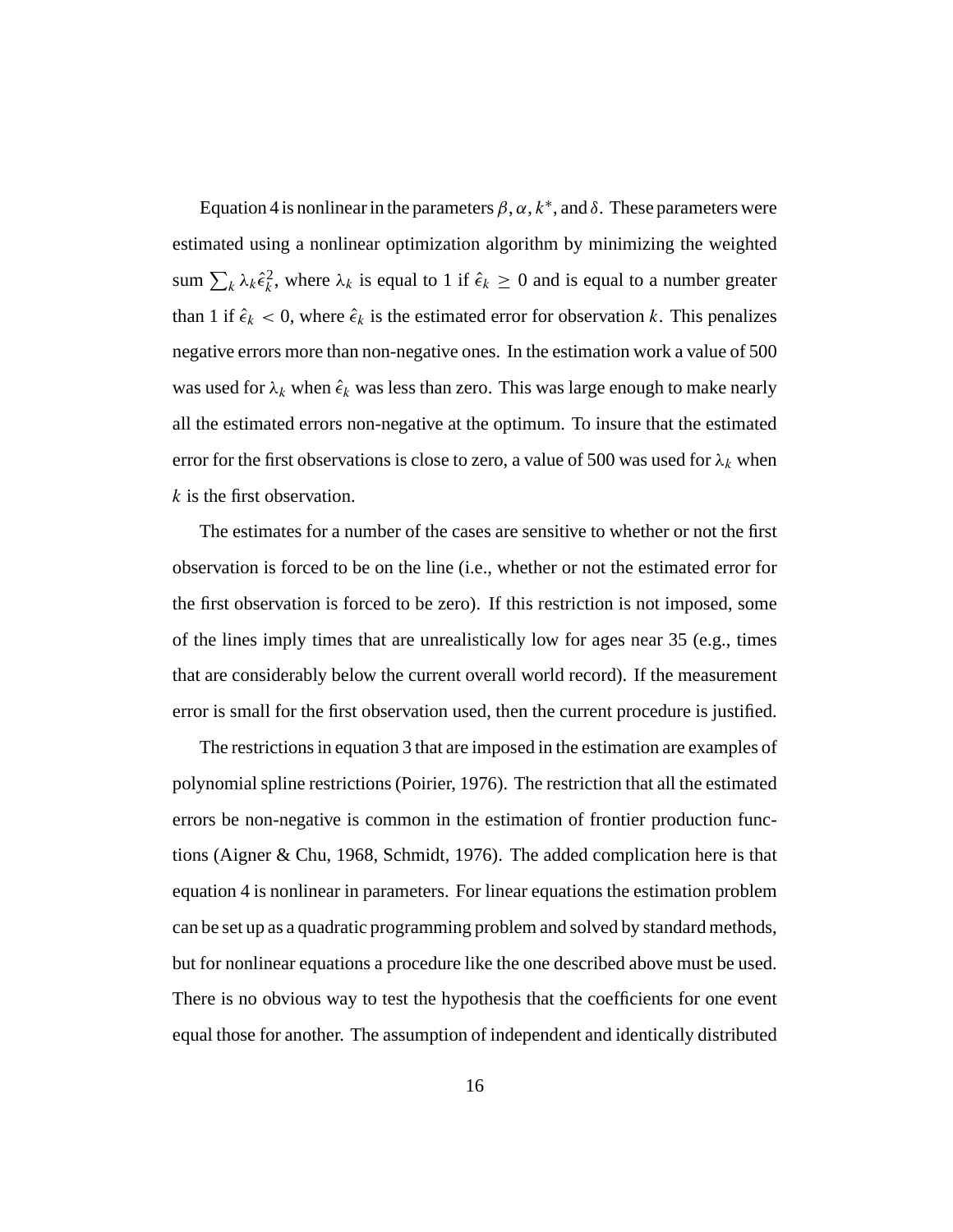errors is not appropriate in this context. In practice, the estimated errors are much larger on average at the old ages, even after excluding the dominated times, which reflects the small sample problem. Comparisons have to be made by looking for patterns across the various cases rather than by formal hypothesis testing.

The values of the age factors,  $R_k$ , are computed as follows. Let  $\hat{r}_k$  denote the predicted value of  $r_k$  from equation 4 using the estimated values of  $\beta$ ,  $\alpha$ ,  $k^*$ , and  $\delta$  and zero values for the error term for  $k = 35, \ldots, 100$ . Then  $R_k$  is

$$
R_k = e^{\hat{r}_k} / e^{\hat{r}_{35}}, \quad k = 35, \dots, 100 \quad . \tag{5}
$$

It should finally be noted that when pooling is done, a different estimate of  $β$  in equation 4 is obtained for each event, but the estimates of  $α$ ,  $δ$ , and  $k<sup>*</sup>$  are constrained to be the same across events. When using the nonlinear optimization algorithm for pooling, the estimated error for the first observation for each of the separate events was forced to be zero and all the estimated errors were forced to be non-negative (or nearly so).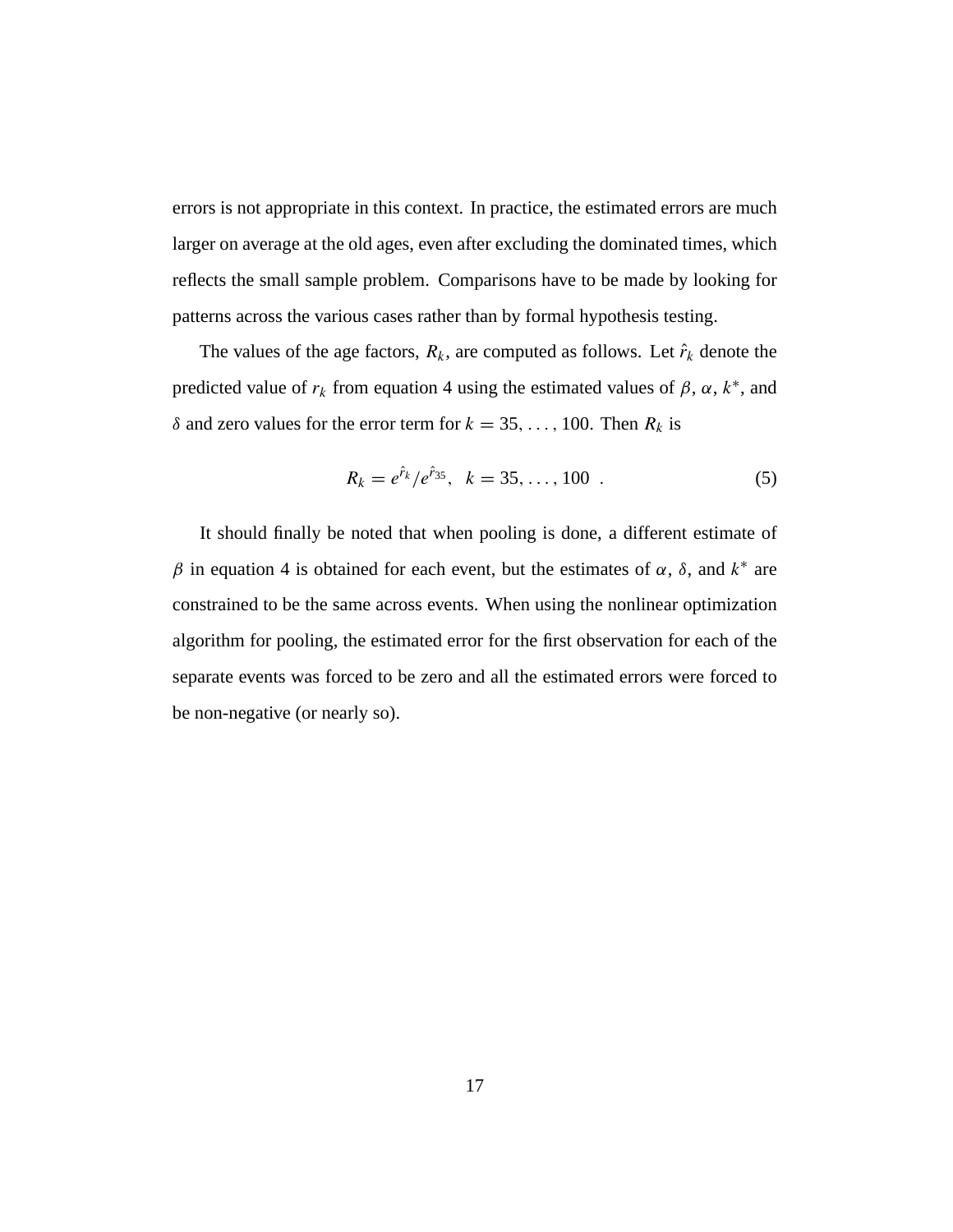#### **REFERENCES**

- 1. Aigner, D.J. & Chu,S.F. (1968). On estimating the industry production function. *The American Economic Review*, 58, 826–839.
- 2. Anstey, K.J., Hofer, S.M., & Luszcz, M.A. (2003). A latent growth curve analysis of late-life sensory and cognitive function over 8 years: evidence for specific and common factors underlying change. *Psychology and Aging*. 18. 714–726.
- 3. Baker, A.B., Tang, Y.Q., & Turner, M.F. (2003). Percentage decline in masters superathlete track and field performance with aging. *Experimental Aging Research*, 29, 47–65.
- 4. Brant, L.F. & Fozard, J.L. (1990). Age changes in pure-tone hearing thresholds in a longitudinal study of normal human aging. *The Journal of the Acoustical Society of America*, 88, 813–820.
- 5. Charness, N., Krampe, R., & Mayr, U. (1996). The role of practice and coaching in entrepreneurial skill domains: an international comparison of life-span chess skill acquisition. In K.A. Ericsson (Ed.), *The Road to Excellence* (pp. 51–80). Mahwah, NJ: Lawrence Erlbaum Associates.
- 6. Colshen, P.C. & Wallace, R.B. (1991). Longitudinal application of cognitive function measures in a defined population of community-dwelling elders. *Annals of Epidemiology*. 1, 215–230.
- 7. Dehn, M.M. & Bruce, R.A. (1972). Longitudinal variation in maximal oxygen intake with age and activity. *Journal of Applied Physiology*, 33, 805–807.
- 8. Donato, A.J., Tench, K., Glueck, D.H., Seals, D.R., Eskurza, I., & Tanaka, H. (2003). Declines in physiological functional capacity with age: a longitudinal study in peak swimming performance. *Journal of Applied Physiology*, 94, 764–769.
- 9. Fair, R.C. (1994). How fast do old men slow down? *The Review of Economics and Statistics*, 76, 103–118.
- 10. Finkel, D., Reynolds, C.A., McArdle, J.J., Gatz, M., & Pedersen, N.L. (2003). Latent growth curve analyses of accelerating decline in cognitive abilities in late adulthood. *Developmental Psychology*, 39, 535–550.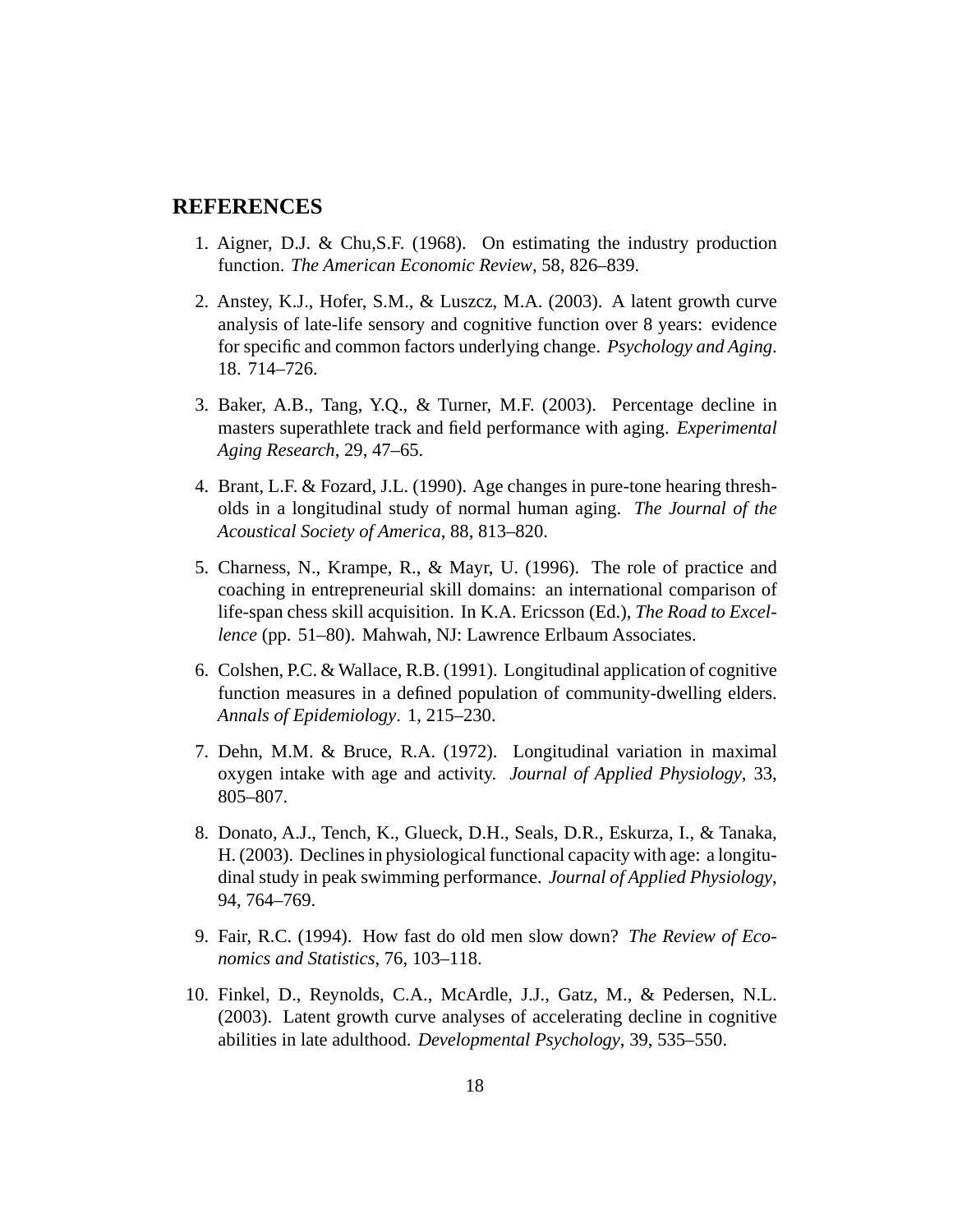- 11. Heath, G.W., Hagberg, J.M., Ehsani, A.A., & Holloszy, J.O. (1981). A physiological comparison of young and older endurance athletes. *Journal of Applied Physiology*, 51, 634–640.
- 12. Hertzog, C. & Nesselroade, J.R. (2003). Assessing psychological change in adulthood: an overview of methodological issues. *Psychology and Aging*, 18, 639–657.
- 13. Hill, A.V. (1925). The physiological basis of athletic records. *Lancet*, 209, 481–486.
- 14. Lindenberger, U. & Baltes, P.B. (1997). Intellectual functioning in old and very old age: cross-sectional results from the Berlin aging study. *Psychology and Aging*, 12, 410–432.
- 15. Masunaga, H. & Horn, J. (2001). Expertise and age-related changes in components of intelligence. *Psychology and Aging*, 16, 293–311.
- 16. Moore, D.H. (1975). A study of age group track and field records to relate age and running speed. *Nature*, 253, 264–265.
- 17. Noakes, T. (2003). *Lore of Running.* Southern Africa: Oxford University Press, fourth edition.
- 18. Poirier, D.J. (1976). *The Economics of Structural Change with Special Emphasis on Spline Functions.* Amsterdam: North-Holland.
- 19. Pollock, M.L., Foster, C., Knapp, D., Rod, J.L., & Schmidt, D.H. (1987). Effect of age and training on aerobic capacity and body composition of master athletes. *Journal of Applied Physiology*, 62, 725–731.
- 20. Rogers, M.A., Hagberg, J.M., Martin III, W.H., Eksani, A.A., & Holloszy, J.O. (1990). Decline in  $\dot{V}o_{2max}$  with aging in master athletes and sedentary men. *Journal of Applied Physiology*, 68, 2195–2199.
- 21. Rosen, M.J., Sorkin, J.D., Goldberg, A.P., Hagberg, J.M., & Katzel, L.I. (1998). Predictors of age-associated decline in maximal aerobic capacity: a comparison of four statistical models. *Journal of Applied Physiology*, 84, 2163–2170.
- 22. Salthouse, T.A. (1976). Speed and age: multiple rates of age decline. *Experimental Aging Research*, 2, 349–359.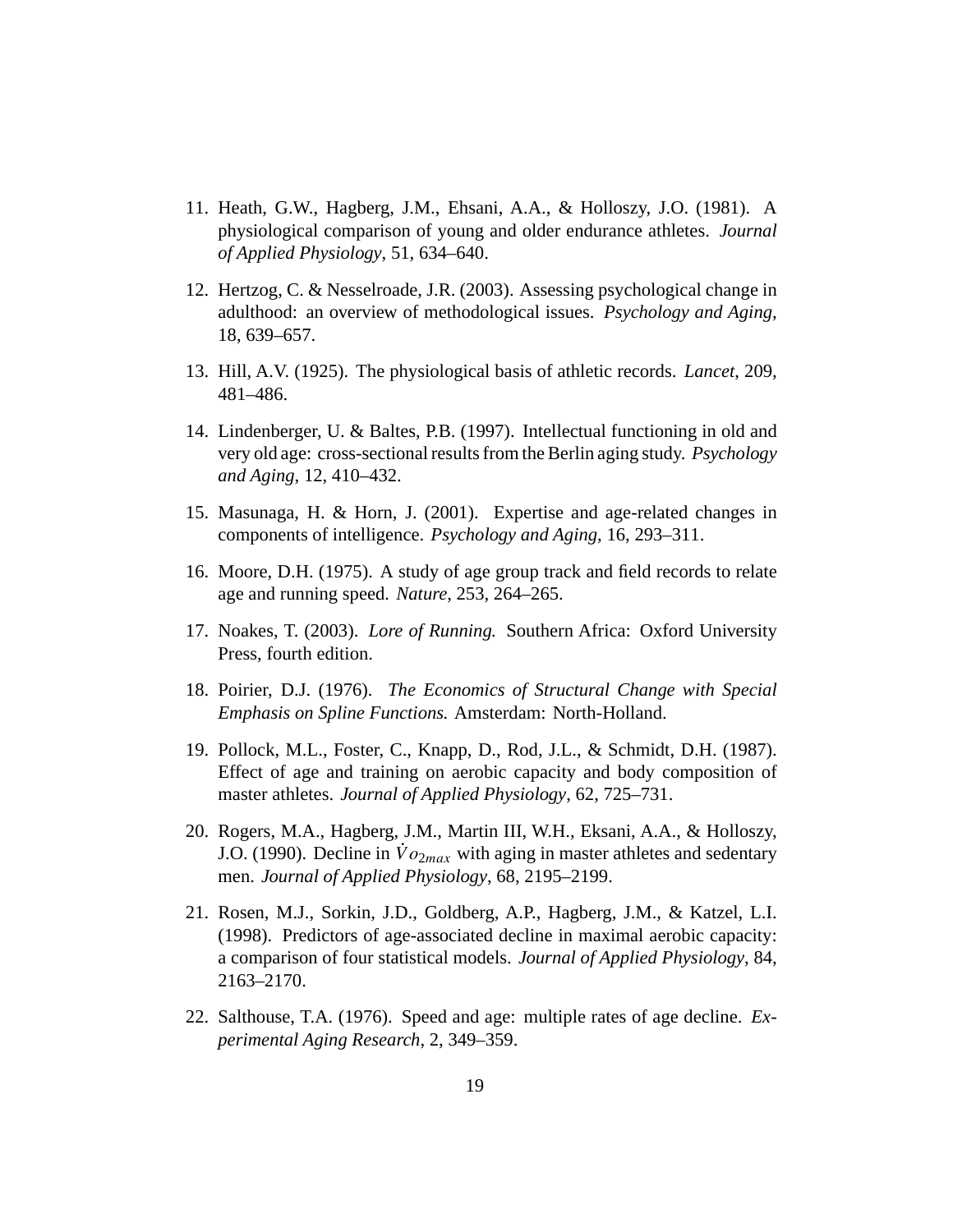- 23. Schmidt, P. (1976). On the statistical estimation of parametric frontier production functions. *The Review of Economics and Statistics*, 53, 238–239.
- 24. Singer, T., Lindenberger, U., & Baltes, P.B. (2003). Plasticity of memory for new learning in very old age: a story of major loss? *Psychology and Aging*, 18, 306–317.
- 25. Stones, M.J. & Kozma, A. (1980). Adult age trends in record running performances. *Experimental Aging Research*, 6, 407–416.
- 26. Stones, M.J. & Kozma, A. (1981). Adult age trends in athletic performances. *Experimental Aging Research*, 7, 269–280.
- 27. Stones, M.J. & Kozma, A. (1982). Cross-sectional, longitudinal, and secular age trends in athletic performances. *Experimental Aging Research*, 8, 185– 188.
- 28. Stones, M.J. & Kozma, A. (1986a). Age by distance effects in runniung and swimming records: a note on methodology. *Experimental Aging Research*, 12, 203–206.
- 29. Stones, M.J. & Kozma, A. (1986b). Age trends in maximal physical performance: comparison and evaluation of models. *Experimental Aging Research*, 12, 207–215.
- 30. Tanaka, H. & Seals, D.R. (1997). Age and gender interactions in physiological functional capacity: insight from swimming performance. *Journal of Applied Physiology*, 82, 846–851.
- 31. Tanaka, H. & Seals, D.R. (2003). Invited Review: dynamic exercise performance in masters athletes: insight into the effects of primary human aging on physiological functional capacity. *Journal of Applied Physiology*, 95, 2152–2162.
- 32. Trappe, S.W., Costill, D.L., Vukovich, M.D., Jones, J., & Melham, T. (1996). Aging among elite distance runners: a 22–yr longitudinal study. *Journal of Applied Physiology*, 80, 285–290.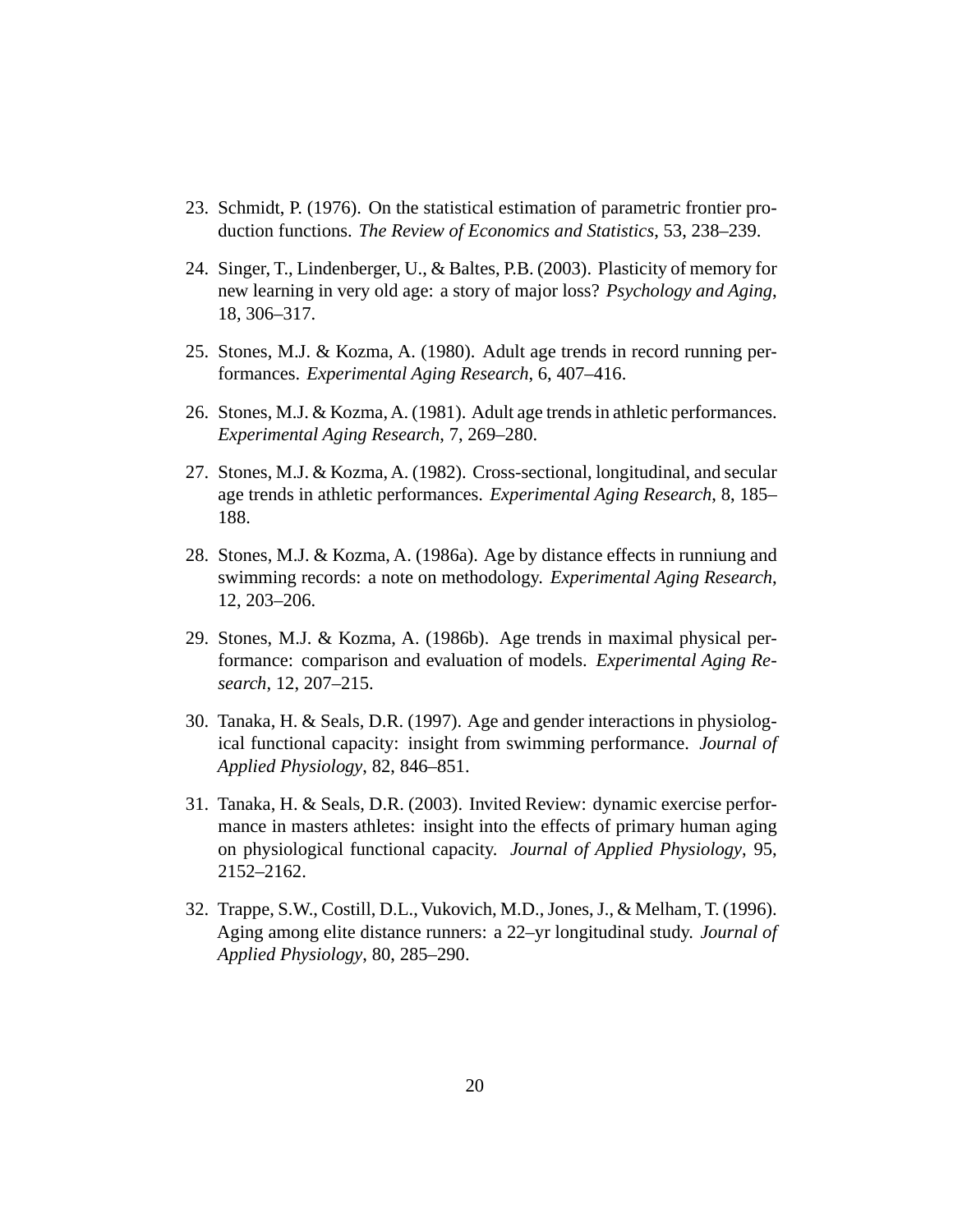| Event            |                | <b>Estimates</b> |                |          |          |          | <b>Age Factors</b> |          |          |           | No.  | Max |
|------------------|----------------|------------------|----------------|----------|----------|----------|--------------------|----------|----------|-----------|------|-----|
|                  | $\hat{\alpha}$ | $k^*$            | $\hat{\delta}$ | $R_{40}$ | $R_{50}$ | $R_{60}$ | $R_{70}$           | $R_{80}$ | $R_{90}$ | $R_{100}$ | Obs. | Age |
| Sprint           | 0.0059         | 77.5             | 0.00158        | 1.03     | 1.09     | 1.16     | 1.23               | 1.32     | 1.77     | 3.25      | 119  | 98  |
| Run              | 0.0080         | 75.1             | 0.00164        | 1.04     | 1.13     | 1.22     | 1.32               | 1.49     | 2.24     | 4.68      | 267  | 96  |
| M50              | 0.0042         | 70.8             | 0.00089        | 1.02     | 1.07     | 1.11     | 1.16               | 1.31     | 1.76     | 2.83      | 256  | 100 |
| M <sub>100</sub> | 0.0050         | 69.8             | 0.00113        | 1.03     | 1.08     | 1.13     | 1.19               | 1.41     | 2.09     | 3.88      | 319  | 100 |
| $M200+$          | 0.0036         | 53.4             | 0.00039        | 1.02     | 1.06     | 1.11     | 1.26               | 1.55     | 2.05     | 2.94      | 574  | 100 |
| W <sub>50</sub>  | 0.0050         | 58.4             | 0.00047        | 1.03     | 1.08     | 1.13     | 1.27               | 1.56     | 2.11     | 3.13      | 231  | 92  |
| W <sub>100</sub> | $-0.0019$      | 35.0             | 0.00029        | 1.00     | 1.04     | 1.15     | 1.34               | 1.66     | 2.19     | 3.05      | 263  | 94  |
| $W200+$          | 0.0018         | 35.0             | 0.00022        | 1.01     | 1.08     | 1.20     | 1.40               | 1.70     | 2.16     | 2.88      | 542  | 94  |
| HJ               | $-0.0088$      | 70.6             | $-0.00075$     | 1.04     | 1.14     | 1.24     | 1.36               | 1.58     | 2.14     | 3.37      | 34   | 96  |
| Chess            | $-0.0019$      | 72.3             | $-0.00032$     | 1.01     | 1.03     | 1.05     | 1.07               | 1.11     | 1.22     | 1.44      | 10   | 94  |

**Table 1** *Coefficient estimates and implied age factors for 10 cases*

|                  | 10-year Rates of Decline<br><b>End Age</b> |      |      |      |      |       |  |  |  |  |
|------------------|--------------------------------------------|------|------|------|------|-------|--|--|--|--|
|                  | 50                                         | 60   | 70   | 80   | 90   | 100   |  |  |  |  |
| Sprint           | 6.1                                        | 6.1  | 6.1  | 7.1  | 34.3 | 84.2  |  |  |  |  |
| Run              | 8.4                                        | 8.4  | 8.4  | 12.8 | 50.1 | 108.5 |  |  |  |  |
| M50              | 4.3                                        | 4.3  | 4.3  | 12.6 | 34.5 | 60.8  |  |  |  |  |
| M100             | 5.1                                        | 5.1  | 5.1  | 18.3 | 48.3 | 86.0  |  |  |  |  |
| $M200+$          | 3.7                                        | 5.5  | 13.5 | 22.6 | 32.5 | 43.2  |  |  |  |  |
| W <sub>50</sub>  | 5.1                                        | 5.2  | 11.9 | 23.0 | 35.2 | 48.5  |  |  |  |  |
| W <sub>100</sub> | 4.0                                        | 10.3 | 17.0 | 24.0 | 31.5 | 39.5  |  |  |  |  |
| $W200+$          | 6.4                                        | 11.3 | 16.4 | 21.7 | 27.2 | 33.0  |  |  |  |  |
| HJ               | 9.2                                        | 9.2  | 9.2  | 16.6 | 35.4 | 57.2  |  |  |  |  |
| Chess            | 1.9                                        | 1.9  | 1.9  | 3.8  | 10.4 | 17.6  |  |  |  |  |

• Sprint  $= 100, 200,$  and 400 meter track.

• Run = all running except 100, 200, and 400 meter track.

•  $M50 = 50$  meter and yard swimming events, men.

•  $M100 = 100$  meter and yard swimming events, men.

•  $M200+$  = all other swimming events, men.

•  $W50 = 50$  meter and yard swimming events, women.

•  $W100 = 100$  meter and yard swimming events, women.

•  $W200+ =$  all other swimming events, women.

 $\bullet$  HJ = high jump.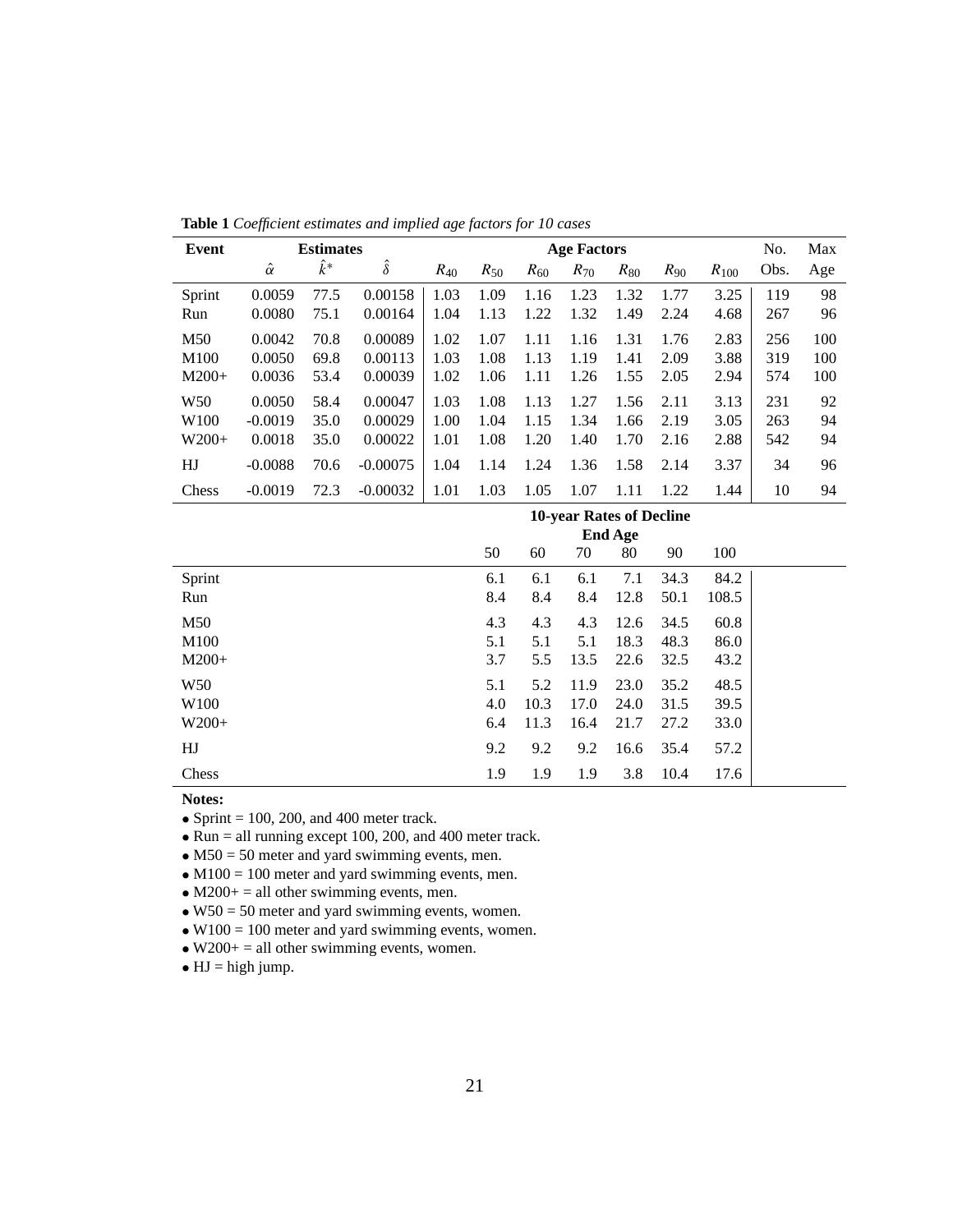| Event         |                | <b>Estimates</b> |                |          |          |          | <b>Age Factors</b> |          |          |           | No.  | Max |
|---------------|----------------|------------------|----------------|----------|----------|----------|--------------------|----------|----------|-----------|------|-----|
|               | $\hat{\alpha}$ | $k^*$            | $\hat{\delta}$ | $R_{40}$ | $R_{50}$ | $R_{60}$ | $R_{70}$           | $R_{80}$ | $R_{90}$ | $R_{100}$ | Obs. | Age |
| <b>Sprint</b> |                |                  |                |          |          |          |                    |          |          |           |      |     |
| 100M          | 0.0063         | 79.3             | 0.00179        | 1.03     | 1.10     | 1.17     | 1.25               | 1.33     | 1.73     | 3.24      | 36   | 98  |
| 200M          | 0.0071         | 76.5             | 0.00163        | 1.04     | 1.11     | 1.19     | 1.28               | 1.41     | 1.99     | 3.91      | 40   | 98  |
| 400M          | 0.0057         | 73.5             | 0.00168        | 1.03     | 1.09     | 1.15     | 1.22               | 1.38     | 2.15     | 4.68      | 43   | 98  |
| Run           |                |                  |                |          |          |          |                    |          |          |           |      |     |
| 800M          | 0.0085         | 73.3             | 0.00144        | 1.04     | 1.14     | 1.24     | 1.35               | 1.56     | 2.39     | 4.85      | 42   | 95  |
| 1500M         | 0.0088         | 77.1             | 0.00241        | 1.05     | 1.14     | 1.25     | 1.36               | 1.52     | 2.43     | 6.29      | 46   | 96  |
| 5000M         | 0.0079         | 71.8             | 0.00117        | 1.04     | 1.13     | 1.22     | 1.32               | 1.55     | 2.28     | 4.26      | 40   | 95  |
| 10000M        | 0.0087         | 78.6             | 0.00245        | 1.04     | 1.14     | 1.24     | 1.36               | 1.49     | 2.22     | 5.43      | 38   | 94  |
| 5K            | 0.0073         | 70.9             | 0.00146        | 1.04     | 1.12     | 1.20     | 1.29               | 1.57     | 2.54     | 5.52      | 34   | 95  |
| 10K           | 0.0064         | 72.5             | 0.00184        | 1.03     | 1.10     | 1.17     | 1.25               | 1.48     | 2.50     | 6.10      | 42   | 94  |
| MA            | 0.0084         | 63.6             | 0.00062        | 1.04     | 1.13     | 1.23     | 1.37               | 1.72     | 2.44     | 3.90      | 25   | 92  |

**Table 2** *Coefficient estimates and implied age factors for each individual event*

•  $M$  = meters,  $K$  = kilometers.

• M events are track, K events are road racing.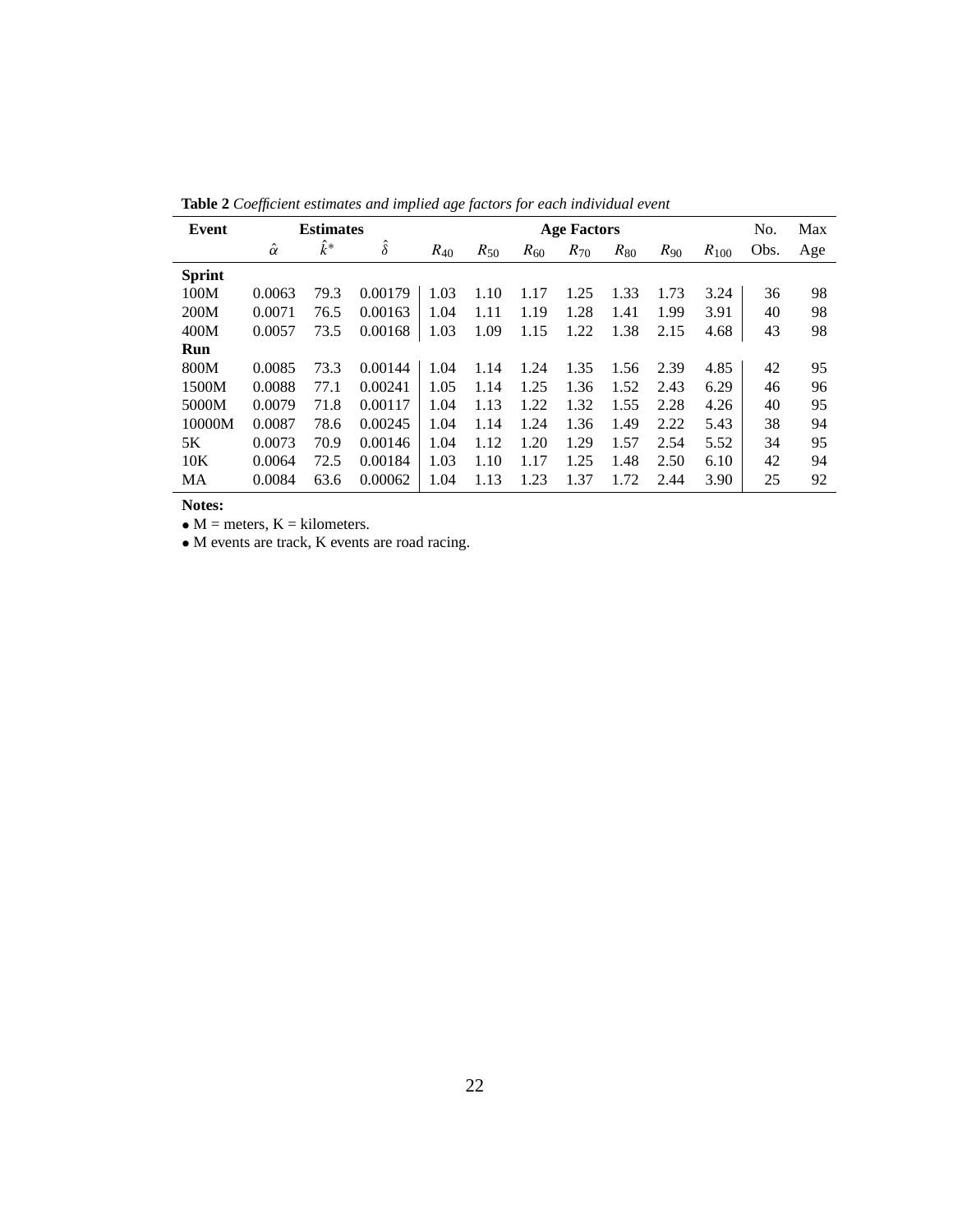|  | Table 2 (continued) |  |
|--|---------------------|--|
|--|---------------------|--|

| <b>Event</b> |                    | <b>Estimates</b> |                |          |                 |          | <b>Age Factors</b> |          |          |           | No.  | Max |
|--------------|--------------------|------------------|----------------|----------|-----------------|----------|--------------------|----------|----------|-----------|------|-----|
|              | $\hat{\alpha}$     | $\hat{k}^*$      | $\hat{\delta}$ | $R_{40}$ | $R_\mathrm{50}$ | $R_{60}$ | $R_{70}$           | $R_{80}$ | $R_{90}$ | $R_{100}$ | Obs. | Age |
|              | Swimming, LCM, Men |                  |                |          |                 |          |                    |          |          |           |      |     |
| <b>50FR</b>  | 0.0021             | 76.6             | 0.00213        | 1.01     | 1.03            | 1.05     | 1.08               | 1.13     | 1.65     | 3.69      | 26   | 100 |
| 100FR        | 0.0048             | 73.7             | 0.00163        | 1.02     | 1.08            | 1.13     | 1.18               | 1.33     | 2.01     | 4.24      | 34   | 100 |
| 200FR        | 0.0054             | 68.8             | 0.00096        | 1.03     | 1.08            | 1.14     | 1.21               | 1.44     | 2.07     | 3.61      | 32   | 96  |
| 400FR        | 0.0033             | 59.1             | 0.00054        | 1.02     | 1.05            | 1.09     | 1.20               | 1.47     | 2.01     | 3.08      | 27   | 96  |
| 800FR        | 0.0031             | 55.1             | 0.00045        | 1.02     | 1.05            | 1.09     | 1.23               | 1.51     | 2.04     | 3.01      | 26   | 96  |
| 1500FR       | 0.0021             | 52.1             | 0.00045        | 1.01     | 1.03            | 1.08     | 1.24               | 1.56     | 2.13     | 3.19      | 25   | 96  |
| 50BA         | 0.0068             | 72.5             | 0.00118        | 1.03     | 1.11            | 1.18     | 1.27               | 1.45     | 2.09     | 3.80      | 33   | 100 |
| 100BA        | 0.0076             | 73.4             | 0.00124        | 1.04     | 1.12            | 1.21     | 1.31               | 1.49     | 2.14     | 3.94      | 35   | 100 |
| 200BA        | 0.0086             | 68.5             | 0.00080        | 1.04     | 1.14            | 1.24     | 1.35               | 1.64     | 2.33     | 3.89      | 31   | 100 |
| <b>50BR</b>  | 0.0061             | 71.3             | 0.00129        | 1.03     | 1.10            | 1.17     | 1.24               | 1.45     | 2.20     | 4.31      | 33   | 96  |
| 100BR        | 0.0072             | 73.4             | 0.00170        | 1.04     | 1.11            | 1.20     | 1.29               | 1.49     | 2.38     | 5.35      | 35   | 96  |
| 200BR        | 0.0080             | 74.3             | 0.00162        | 1.04     | 1.13            | 1.22     | 1.33               | 1.51     | 2.31     | 4.89      | 36   | 95  |
| <b>50FL</b>  | 0.0043             | 64.3             | 0.00098        | 1.02     | 1.07            | 1.11     | 1.20               | 1.54     | 2.41     | 4.59      | 24   | 91  |
| 100FL        | 0.0107             | 58.1             | 0.00050        | 1.05     | 1.17            | 1.31     | 1.56               | 2.05     | 2.98     | 4.78      | 25   | 91  |
| 200FL        | 0.0051             | 46.6             | 0.00039        | 1.03     | 1.08            | 1.22     | 1.48               | 1.95     | 2.78     | 4.27      | 24   | 91  |
| 200IM        | 0.0099             | 72.5             | 0.00127        | 1.05     | 1.16            | 1.28     | 1.41               | 1.67     | 2.53     | 4.94      | 29   | 91  |
| 400IM        | 0.0068             | 54.0             | 0.00039        | 1.03     | 1.11            | 1.20     | 1.40               | 1.76     | 2.40     | 3.52      | 28   | 91  |
|              | Swimming, SCY, Men |                  |                |          |                 |          |                    |          |          |           |      |     |
| <b>50FR</b>  | 0.0030             | 73.6             | 0.00160        | 1.02     | 1.05            | 1.08     | 1.11               | 1.22     | 1.81     | 3.70      | 35   | 100 |
| 100FR        | 0.0030             | 66.9             | 0.00104        | 1.01     | 1.05            | 1.08     | 1.12               | 1.37     | 2.05     | 3.79      | 40   | 100 |
| 200FR        | 0.0049             | 67.9             | 0.00098        | 1.02     | 1.08            | 1.13     | 1.19               | 1.44     | 2.11     | 3.77      | 37   | 100 |
| 500FR        | 0.0033             | 52.4             | 0.00038        | 1.02     | 1.05            | 1.11     | 1.26               | 1.55     | 2.05     | 2.92      | 35   | 95  |
| 1000FR       | 0.0032             | 59.9             | 0.00071        | 1.02     | 1.05            | 1.08     | 1.20               | 1.54     | 2.27     | 3.87      | 33   | 96  |
| 1650FR       | 0.0043             | 55.7             | 0.00050        | 1.02     | 1.07            | 1.12     | 1.28               | 1.62     | 2.26     | 3.49      | 29   | 93  |
| 50BA         | 0.0042             | 56.7             | 0.00046        | 1.02     | 1.06            | 1.11     | 1.25               | 1.55     | 2.09     | 3.10      | 35   | 95  |
| 100BA        | 0.0079             | 70.5             | 0.00109        | 1.04     | 1.13            | 1.22     | 1.32               | 1.58     | 2.34     | 4.31      | 42   | 98  |
| 200BA        | 0.0079             | 72.6             | 0.00155        | 1.04     | 1.13            | 1.22     | 1.32               | 1.56     | 2.47     | 5.34      | 38   | 94  |
| <b>50BR</b>  | 0.0069             | 72.4             | 0.00133        | 1.04     | 1.11            | 1.19     | 1.28               | 1.48     | 2.22     | 4.34      | 37   | 96  |
| 100BR        | 0.0072             | 70.6             | 0.00132        | 1.04     | 1.11            | 1.20     | 1.29               | 1.55     | 2.44     | 4.97      | 38   | 96  |
| 200BR        | 0.0085             | 72.2             | 0.00157        | 1.04     | 1.14            | 1.24     | 1.35               | 1.61     | 2.62     | 5.84      | 43   | 94  |
| 50FL         | 0.0045             | 68.9             | 0.00174        | 1.02     | 1.07            | 1.12     | 1.17               | 1.52     | 2.79     | 7.27      | 33   | 91  |
| 100FL        | 0.0033             | 55.7             | 0.00077        | 1.02     | 1.05            | 1.10     | 1.31               | 1.83     | 2.97     | 5.63      | 33   | 90  |
| 200FL        | 0.0056             | 56.6             | 0.00080        | 1.03     | 1.09            | 1.16     | 1.40               | 1.99     | 3.33     | 6.52      | 30   | 90  |
| 100IM        | 0.0069             | 65.8             | 0.00088        | 1.04     | 1.11            | 1.19     | 1.30               | 1.63     | 2.45     | 4.39      | 37   | 94  |
| 200IM        | 0.0095             | 74.9             | 0.00246        | 1.05     | 1.15            | 1.27     | 1.39               | 1.63     | 2.95     | 8.74      | 34   | 91  |
| 400IM        | 0.0086             | 67.1             | 0.00116        | 1.04     | 1.14            | 1.24     | 1.36               | 1.79     | 2.95     | 6.13      | 37   | 90  |

• LCM = long course meters, SCY = short course yards.

• FR = free,  $\overline{BA}$  = back,  $\overline{BR}$  = breast,  $\overline{FL}$  = fly,  $\overline{IM}$  = individual medley.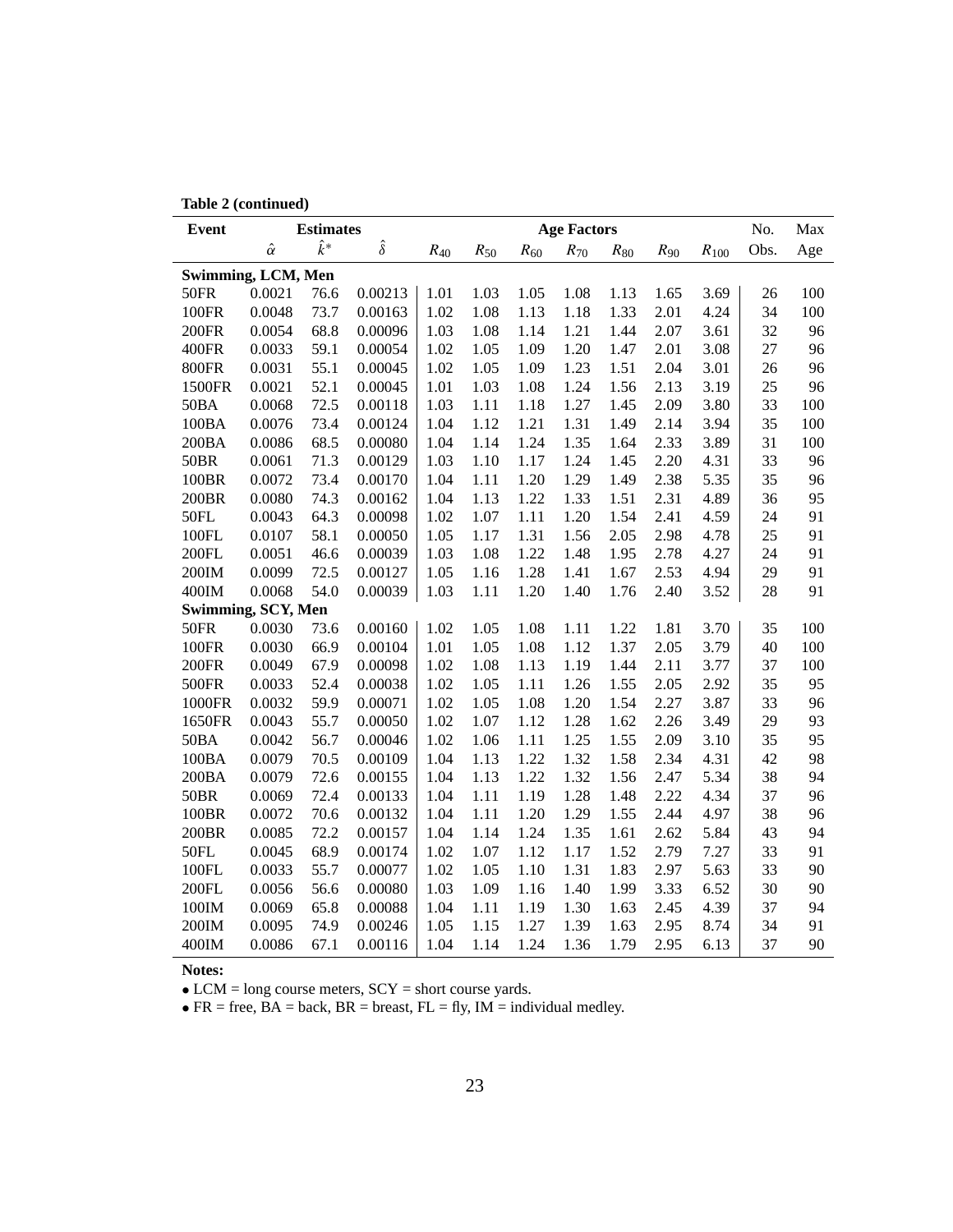|  | Table 2 (continued) |  |
|--|---------------------|--|
|--|---------------------|--|

| <b>Event</b> |                             | <b>Estimates</b> |                |          |          |          | <b>Age Factors</b> |          |          |           | No.  | Max |
|--------------|-----------------------------|------------------|----------------|----------|----------|----------|--------------------|----------|----------|-----------|------|-----|
|              | $\hat{\alpha}$              | $\hat{k}^*$      | $\hat{\delta}$ | $R_{40}$ | $R_{50}$ | $R_{60}$ | $R_{70}$           | $R_{80}$ | $R_{90}$ | $R_{100}$ | Obs. | Age |
|              | <b>Swimming, LCM, Women</b> |                  |                |          |          |          |                    |          |          |           |      |     |
| 50FR         | 0.0013                      | 43.9             | 0.00030        | 1.01     | 1.03     | 1.12     | 1.29               | 1.57     | 2.05     | 2.83      | 35   | 92  |
| <b>100FR</b> | 0.0044                      | 47.3             | 0.00030        | 1.02     | 1.07     | 1.17     | 1.36               | 1.68     | 2.19     | 3.05      | 29   | 94  |
| 200FR        | 0.0038                      | 42.5             | 0.00025        | 1.02     | 1.07     | 1.19     | 1.38               | 1.69     | 2.17     | 2.93      | 33   | 94  |
| 400FR        | 0.0071                      | 69.5             | 0.00125        | 1.04     | 1.11     | 1.20     | 1.28               | 1.58     | 2.50     | 5.08      | 32   | 92  |
| 800FR        | 0.0015                      | 43.3             | 0.00031        | 1.01     | 1.04     | 1.13     | 1.31               | 1.62     | 2.13     | 2.98      | 31   | 92  |
| 1500FR       | 0.0116                      | 76.9             | 0.00206        | 1.06     | 1.19     | 1.34     | 1.50               | 1.72     | 2.69     | 6.36      | 21   | 91  |
| 50BA         | 0.0035                      | 50.6             | 0.00026        | 1.02     | 1.05     | 1.12     | 1.25               | 1.47     | 1.82     | 2.38      | 23   | 91  |
| 100BA        | 0.0073                      | 62.0             | 0.00050        | 1.04     | 1.11     | 1.20     | 1.33               | 1.63     | 2.20     | 3.28      | 27   | 90  |
| 200BA        | 0.0062                      | 35.7             | 0.00013        | 1.03     | 1.13     | 1.26     | 1.45               | 1.71     | 2.07     | 2.57      | 34   | 91  |
| <b>50BR</b>  | 0.0085                      | 66.7             | 0.00092        | 1.04     | 1.14     | 1.24     | 1.36               | 1.73     | 2.64     | 4.85      | 20   | 90  |
| 100BR        | 0.0097                      | 61.1             | 0.00047        | 1.05     | 1.16     | 1.27     | 1.46               | 1.83     | 2.52     | 3.83      | 29   | 91  |
| 200BR        | 0.0105                      | 64.5             | 0.00057        | 1.05     | 1.17     | 1.30     | 1.47               | 1.83     | 2.57     | 4.02      | 34   | 90  |
| 50FL         | 0.0051                      | 55.2             | 0.00076        | 1.03     | 1.08     | 1.16     | 1.41               | 2.01     | 3.33     | 6.40      | 26   | 88  |
| 100FL        | 0.0095                      | 48.3             | 0.00038        | 1.05     | 1.15     | 1.33     | 1.67               | 2.24     | 3.26     | 5.11      | 25   | 89  |
| 200FL        | 0.0049                      | 46.5             | 0.00045        | 1.02     | 1.08     | 1.23     | 1.52               | 2.07     | 3.08     | 5.01      | 29   | 86  |
| 200IM        | 0.0038                      | 46.7             | 0.00040        | 1.02     | 1.06     | 1.18     | 1.42               | 1.86     | 2.63     | 4.04      | 33   | 91  |
| 400IM        | 0.0081                      | 60.8             | 0.00067        | 1.04     | 1.13     | 1.22     | 1.40               | 1.84     | 2.75     | 4.69      | 29   | 89  |
|              | <b>Swimming, SCY, Women</b> |                  |                |          |          |          |                    |          |          |           |      |     |
| <b>50FR</b>  | 0.0068                      | 60.5             | 0.00046        | 1.03     | 1.11     | 1.18     | 1.32               | 1.62     | 2.17     | 3.20      | 33   | 91  |
| <b>100FR</b> | 0.0048                      | 53.4             | 0.00044        | 1.02     | 1.07     | 1.15     | 1.33               | 1.69     | 2.34     | 3.52      | 33   | 91  |
| 200FR        | 0.0082                      | 48.2             | 0.00022        | 1.04     | 1.13     | 1.26     | 1.48               | 1.80     | 2.29     | 3.05      | 32   | 92  |
| 500FR        | 0.0101                      | 64.9             | 0.00052        | 1.05     | 1.16     | 1.29     | 1.45               | 1.78     | 2.43     | 3.69      | 32   | 92  |
| 1000FR       | 0.0089                      | 60.6             | 0.00042        | 1.05     | 1.14     | 1.25     | 1.42               | 1.75     | 2.35     | 3.44      | 26   | 92  |
| 1650FR       | 0.0096                      | 63.2             | 0.00044        | 1.05     | 1.15     | 1.27     | 1.43               | 1.74     | 2.33     | 3.40      | 25   | 90  |
| 50BA         | 0.0061                      | 59.0             | 0.00050        | 1.03     | 1.10     | 1.16     | 1.31               | 1.63     | 2.25     | 3.42      | 29   | 91  |
| 100BA        | 0.0113                      | 67.0             | 0.00058        | 1.06     | 1.18     | 1.33     | 1.49               | 1.83     | 2.52     | 3.90      | 33   | 91  |
| 200BA        | 0.0065                      | 36.6             | 0.00016        | 1.04     | 1.13     | 1.28     | 1.50               | 1.80     | 2.24     | 2.87      | 28   | 90  |
| <b>50BR</b>  | 0.0093                      | 65.8             | 0.00083        | 1.05     | 1.15     | 1.26     | 1.40               | 1.79     | 2.71     | 4.82      | 28   | 90  |
| 100BR        | 0.0101                      | 59.1             | 0.00044        | 1.05     | 1.16     | 1.29     | 1.50               | 1.91     | 2.65     | 4.02      | 30   | 88  |
| 200BR        | 0.0104                      | 62.9             | 0.00059        | 1.05     | 1.17     | 1.30     | 1.48               | 1.90     | 2.74     | 4.44      | 33   | 90  |
| 50FL         | 0.0057                      | 56.9             | 0.00076        | 1.03     | 1.09     | 1.16     | 1.39               | 1.94     | 3.14     | 5.93      | 37   | 91  |
| 100FL        | 0.0070                      | 45.7             | 0.00038        | 1.04     | 1.12     | 1.29     | 1.60               | 2.15     | 3.11     | 4.87      | 27   | 90  |
| 200FL        | 0.0189                      | 70.1             | 0.00074        | 1.10     | 1.33     | 1.60     | 1.94               | 2.51     | 3.79     | 6.60      | 24   | 90  |
| 100IM        | 0.0117                      | 68.9             | 0.00098        | 1.06     | 1.19     | 1.34     | 1.51               | 1.91     | 2.94     | 5.49      | 30   | 92  |
| 200IM        | 0.0126                      | 66.0             | 0.00071        | 1.07     | 1.21     | 1.37     | 1.57               | 2.03     | 3.01     | 5.15      | 32   | 92  |
| 400IM        | 0.0051                      | 49.9             | 0.00045        | 1.03     | 1.08     | 1.19     | 1.43               | 1.89     | 2.73     | 4.32      | 34   | 90  |

• LCM = long course meters, SCY = short course yards.

• FR = free,  $\overline{BA}$  = back,  $\overline{BR}$  = breast,  $\overline{FL}$  = fly,  $\overline{IM}$  = individual medley.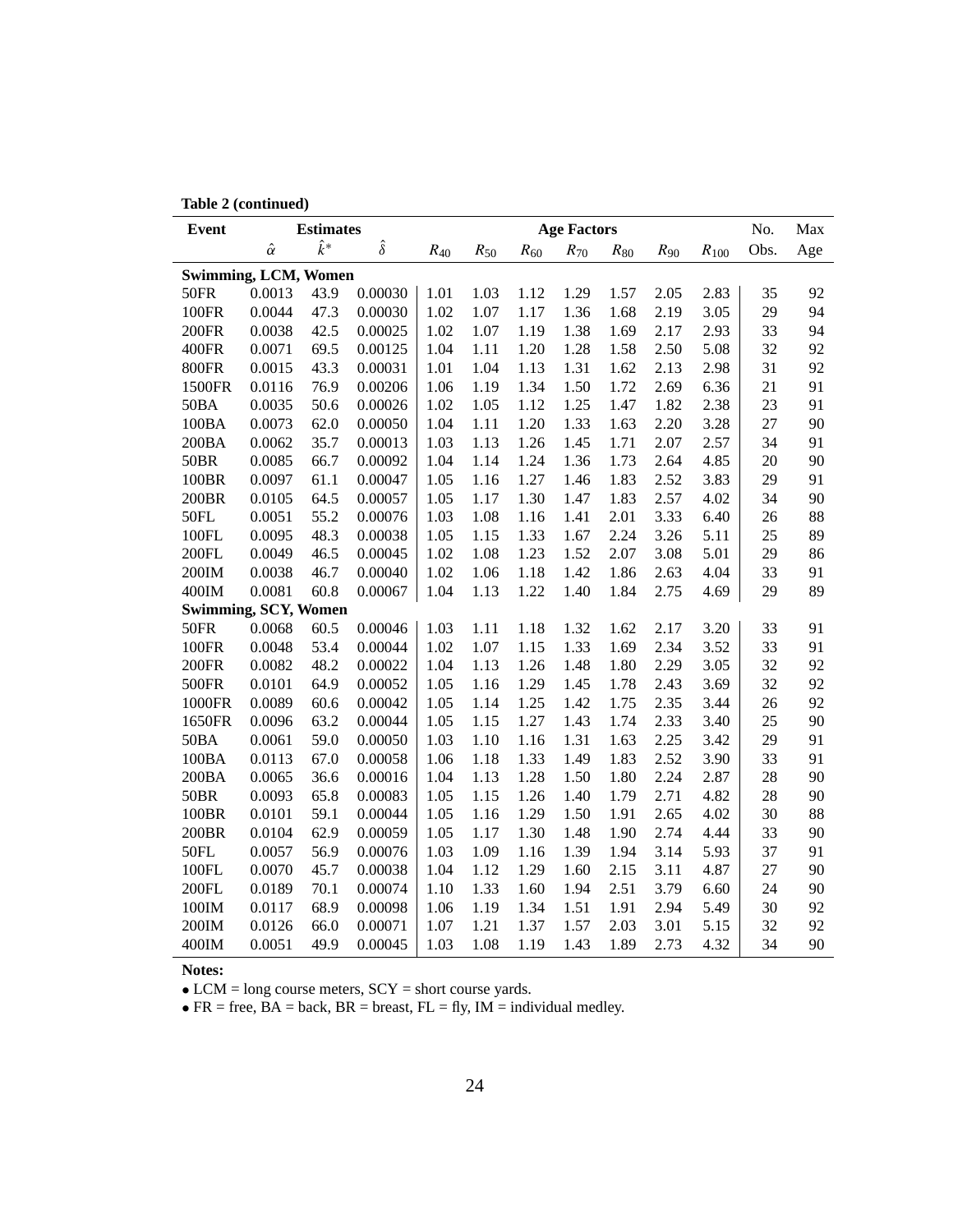| Age | Sprint | Run   | M50       | M100  | $M200+$ | W50   | W100  | $W200+$ | $\rm{H}J$ | Chess |
|-----|--------|-------|-----------|-------|---------|-------|-------|---------|-----------|-------|
| 35  | 1.000  | 1.000 | 1.000     | 1.000 | 1.000   | 1.000 | 1.000 | 1.000   | 1.000     | 1.000 |
| 36  | 1.006  | 1.008 | 1.004     | 1.005 | 1.004   | 1.005 | 0.998 | 1.002   | 1.009     | 1.002 |
| 37  | 1.012  | 1.016 | 1.009     | 1.010 | 1.007   | 1.010 | 0.997 | 1.004   | 1.018     | 1.004 |
| 38  | 1.018  | 1.024 | 1.013     | 1.015 | 1.011   | 1.015 | 0.997 | 1.007   | 1.027     | 1.006 |
| 39  | 1.024  | 1.033 | 1.017     | 1.020 | 1.015   | 1.020 | 0.997 | 1.011   | 1.036     | 1.008 |
| 40  | 1.030  | 1.041 | 1.021     | 1.025 | 1.018   | 1.025 | 0.998 | 1.015   | 1.045     | 1.009 |
| 41  | 1.036  | 1.049 | 1.026     | 1.030 | 1.022   | 1.030 | 0.999 | 1.019   | 1.054     | 1.011 |
| 42  | 1.042  | 1.058 | 1.030     | 1.035 | 1.026   | 1.035 | 1.001 | 1.024   | 1.063     | 1.013 |
| 43  | 1.048  | 1.066 | 1.035     | 1.041 | 1.030   | 1.041 | 1.003 | 1.029   | 1.073     | 1.015 |
| 44  | 1.054  | 1.075 | 1.039     | 1.046 | 1.033   | 1.046 | 1.007 | 1.035   | 1.082     | 1.017 |
| 45  | 1.061  | 1.084 | 1.043     | 1.051 | 1.037   | 1.051 | 1.010 | 1.041   | 1.092     | 1.019 |
| 46  | 1.067  | 1.092 | 1.048     | 1.056 | 1.041   | 1.056 | 1.015 | 1.048   | 1.101     | 1.021 |
| 47  | 1.073  | 1.101 | 1.052     | 1.061 | 1.045   | 1.061 | 1.019 | 1.055   | 1.111     | 1.023 |
| 48  | 1.079  | 1.110 | 1.057     | 1.067 | 1.048   | 1.067 | 1.025 | 1.063   | 1.121     | 1.025 |
| 49  | 1.086  | 1.119 | 1.061     | 1.072 | 1.052   | 1.072 | 1.031 | 1.071   | 1.130     | 1.027 |
| 50  | 1.092  | 1.128 | 1.066     | 1.077 | 1.056   | 1.077 | 1.038 | 1.080   | 1.140     | 1.029 |
| 51  | 1.099  | 1.137 | 1.070     | 1.083 | 1.060   | 1.083 | 1.046 | 1.089   | 1.150     | 1.031 |
| 52  | 1.105  | 1.146 | 1.075     | 1.088 | 1.064   | 1.088 | 1.054 | 1.099   | 1.161     | 1.032 |
| 53  | 1.112  | 1.155 | 1.079     | 1.094 | 1.068   | 1.094 | 1.063 | 1.110   | 1.171     | 1.034 |
| 54  | 1.118  | 1.165 | 1.084     | 1.099 | 1.072   | 1.099 | 1.072 | 1.121   | 1.181     | 1.036 |
| 55  | 1.125  | 1.174 | 1.089     | 1.104 | 1.076   | 1.105 | 1.082 | 1.133   | 1.191     | 1.038 |
| 56  | 1.131  | 1.184 | 1.093     | 1.110 | 1.082   | 1.110 | 1.093 | 1.145   | 1.202     | 1.040 |
| 57  | 1.138  | 1.193 | 1.098     | 1.115 | 1.089   | 1.116 | 1.105 | 1.158   | 1.212     | 1.042 |
| 58  | 1.145  | 1.203 | 1.102     | 1.121 | 1.096   | 1.121 | 1.118 | 1.172   | 1.223     | 1.044 |
| 59  | 1.152  | 1.212 | 1.107     | 1.127 | 1.104   | 1.127 | 1.131 | 1.187   | 1.234     | 1.046 |
| 60  | 1.158  | 1.222 | 1.112     | 1.132 | 1.114   | 1.134 | 1.145 | 1.202   | 1.245     | 1.048 |
| 61  | 1.165  | 1.232 | 1.117     | 1.138 | 1.124   | 1.142 | 1.160 | 1.218   | 1.256     | 1.050 |
| 62  | 1.172  | 1.242 | 1.121     | 1.144 | 1.135   | 1.151 | 1.176 | 1.234   | 1.267     | 1.052 |
| 63  | 1.179  | 1.252 | 1.126     | 1.149 | 1.147   | 1.161 | 1.193 | 1.252   | 1.278     | 1.054 |
| 64  | 1.186  | 1.262 | 1.131     | 1.155 | 1.161   | 1.172 | 1.211 | 1.270   | 1.289     | 1.056 |
| 65  | 1.193  | 1.272 | 1.136     | 1.161 | 1.175   | 1.185 | 1.230 | 1.289   | 1.300     | 1.058 |
| 66  | 1.200  | 1.283 | 1.141     | 1.166 | 1.190   | 1.199 | 1.249 | 1.309   | 1.312     | 1.060 |
| 67  | 1.207  | 1.293 | 1.145     | 1.172 | 1.207   | 1.214 | 1.270 | 1.330   | 1.323     | 1.062 |
| 68  | 1.214  | 1.303 | 1.150     | 1.178 | 1.224   | 1.231 | 1.292 | 1.352   | 1.335     | 1.064 |
| 69  | 1.221  | 1.314 | 1.155     | 1.184 | 1.243   | 1.249 | 1.315 | 1.375   | 1.347     | 1.066 |
| 70  | 1.229  | 1.324 | 1.160     | 1.190 | 1.263   | 1.269 | 1.340 | 1.399   | 1.359     | 1.068 |
| 71  | 1.236  | 1.335 | 1.165     | 1.198 | 1.285   | 1.290 | 1.365 | 1.423   | 1.371     | 1.070 |
| 72  | 1.243  | 1.346 | 1.172     | 1.208 | 1.308   | 1.312 | 1.392 | 1.449   | 1.385     | 1.072 |
| 73  | 1.250  | 1.357 | $1.180\,$ | 1.222 | 1.332   | 1.336 | 1.420 | 1.476   | 1.401     | 1.074 |
| 74  | 1.258  | 1.368 | 1.191     | 1.238 | 1.358   | 1.362 | 1.450 | 1.505   | 1.419     | 1.077 |
| 75  | 1.265  | 1.379 | 1.204     | 1.258 | 1.386   | 1.390 | 1.481 | 1.534   | 1.440     | 1.081 |

**Table 3** *Implied age factors (*Rk*) using coefficient estimates in Table 1*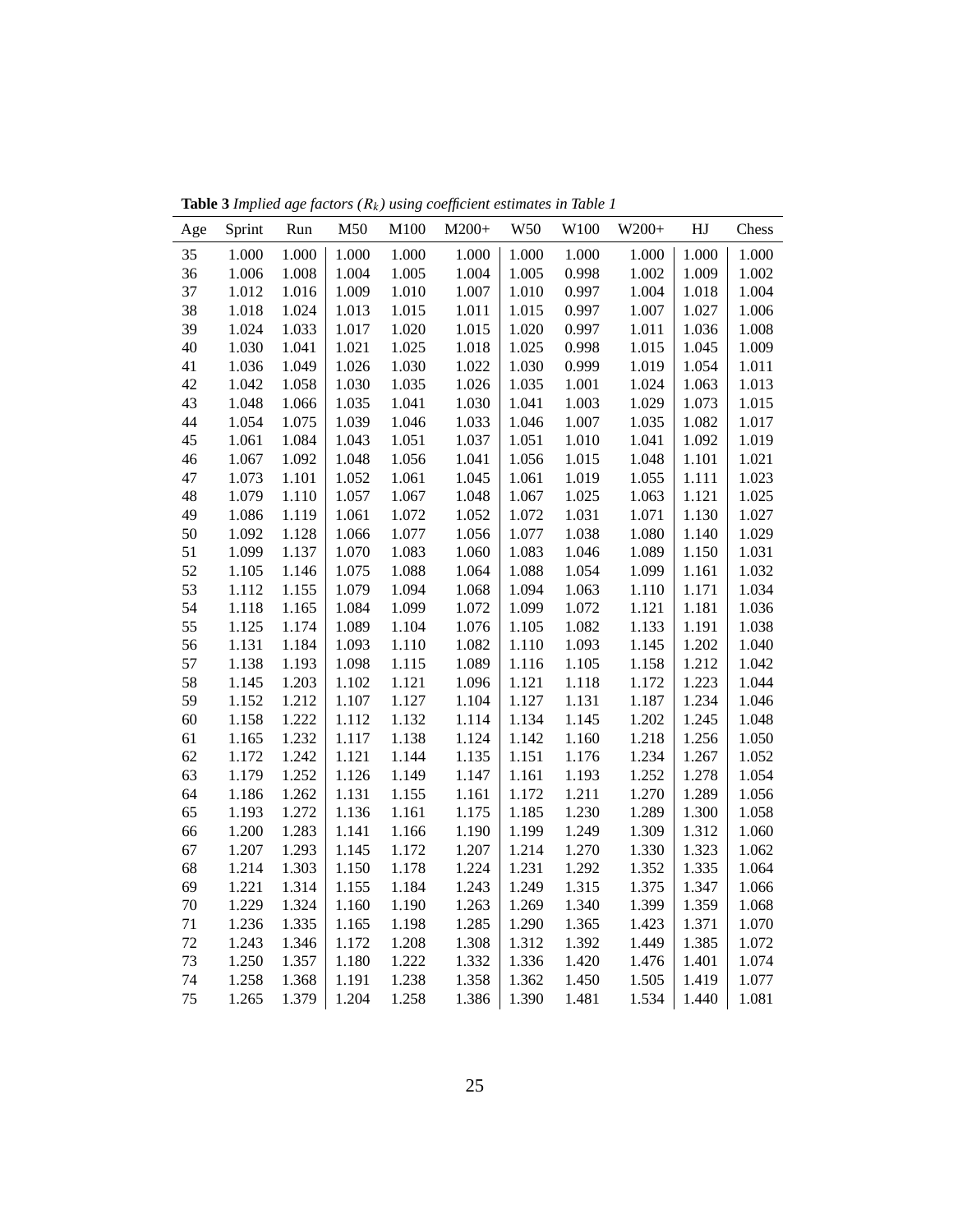**Table 3 (continued)**

| Age | Sprint | Run   | M50   | M100  | $M200+$ | W50   | W <sub>100</sub> | $W200+$ | HJ    | Chess |
|-----|--------|-------|-------|-------|---------|-------|------------------|---------|-------|-------|
| 76  | 1.273  | 1.392 | 1.219 | 1.281 | 1.415   | 1.420 | 1.514            | 1.565   | 1.463 | 1.085 |
| 77  | 1.280  | 1.410 | 1.237 | 1.307 | 1.445   | 1.452 | 1.548            | 1.597   | 1.489 | 1.090 |
| 78  | 1.288  | 1.432 | 1.257 | 1.336 | 1.478   | 1.485 | 1.584            | 1.630   | 1.518 | 1.095 |
| 79  | 1.300  | 1.460 | 1.280 | 1.370 | 1.513   | 1.521 | 1.622            | 1.665   | 1.549 | 1.102 |
| 80  | 1.315  | 1.494 | 1.306 | 1.407 | 1.549   | 1.560 | 1.662            | 1.702   | 1.584 | 1.109 |
| 81  | 1.336  | 1.533 | 1.335 | 1.449 | 1.588   | 1.601 | 1.703            | 1.740   | 1.622 | 1.117 |
| 82  | 1.360  | 1.578 | 1.366 | 1.495 | 1.629   | 1.644 | 1.747            | 1.779   | 1.663 | 1.126 |
| 83  | 1.390  | 1.630 | 1.401 | 1.547 | 1.672   | 1.691 | 1.793            | 1.821   | 1.707 | 1.135 |
| 84  | 1.425  | 1.689 | 1.439 | 1.603 | 1.718   | 1.740 | 1.841            | 1.864   | 1.756 | 1.145 |
| 85  | 1.465  | 1.757 | 1.481 | 1.666 | 1.766   | 1.792 | 1.892            | 1.909   | 1.809 | 1.156 |
| 86  | 1.511  | 1.832 | 1.527 | 1.735 | 1.817   | 1.848 | 1.945            | 1.956   | 1.866 | 1.168 |
| 87  | 1.564  | 1.918 | 1.577 | 1.811 | 1.871   | 1.907 | 2.001            | 2.005   | 1.927 | 1.181 |
| 88  | 1.623  | 2.014 | 1.632 | 1.894 | 1.928   | 1.970 | 2.059            | 2.056   | 1.994 | 1.195 |
| 89  | 1.691  | 2.122 | 1.692 | 1.986 | 1.988   | 2.037 | 2.121            | 2.109   | 2.066 | 1.209 |
| 90  | 1.766  | 2.243 | 1.757 | 2.087 | 2.052   | 2.108 | 2.186            | 2.165   | 2.144 | 1.225 |
| 91  | 1.851  | 2.378 | 1.827 | 2.198 | 2.120   | 2.184 | 2.254            | 2.223   | 2.228 | 1.241 |
| 92  | 1.946  | 2.530 | 1.904 | 2.320 | 2.191   | 2.265 | 2.325            | 2.284   | 2.319 | 1.259 |
| 93  | 2.052  | 2.701 | 1.988 | 2.455 | 2.267   | 2.351 | 2.400            | 2.347   | 2.418 | 1.277 |
| 94  | 2.171  | 2.893 | 2.079 | 2.603 | 2.347   | 2.442 | 2.479            | 2.414   | 2.524 | 1.297 |
| 95  | 2.304  | 3.108 | 2.179 | 2.767 | 2.432   | 2.539 | 2.563            | 2.483   | 2.639 | 1.318 |
| 96  | 2.453  | 3.350 | 2.287 | 2.947 | 2.522   | 2.643 | 2.650            | 2.556   | 2.763 | 1.340 |
| 97  | 2.620  | 3.624 | 2.404 | 3.147 | 2.617   | 2.754 | 2.742            | 2.631   | 2.897 | 1.363 |
| 98  | 2.807  | 3.932 | 2.533 | 3.367 | 2.718   | 2.872 | 2.839            | 2.710   | 3.043 | 1.388 |
| 99  | 3.017  | 4.281 | 2.672 | 3.611 | 2.825   | 2.998 | 2.941            | 2.793   | 3.200 | 1.413 |
| 100 | 3.254  | 4.676 | 2.825 | 3.882 | 2.938   | 3.132 | 3.049            | 2.880   | 3.371 | 1.441 |

• See notes to Table 1.